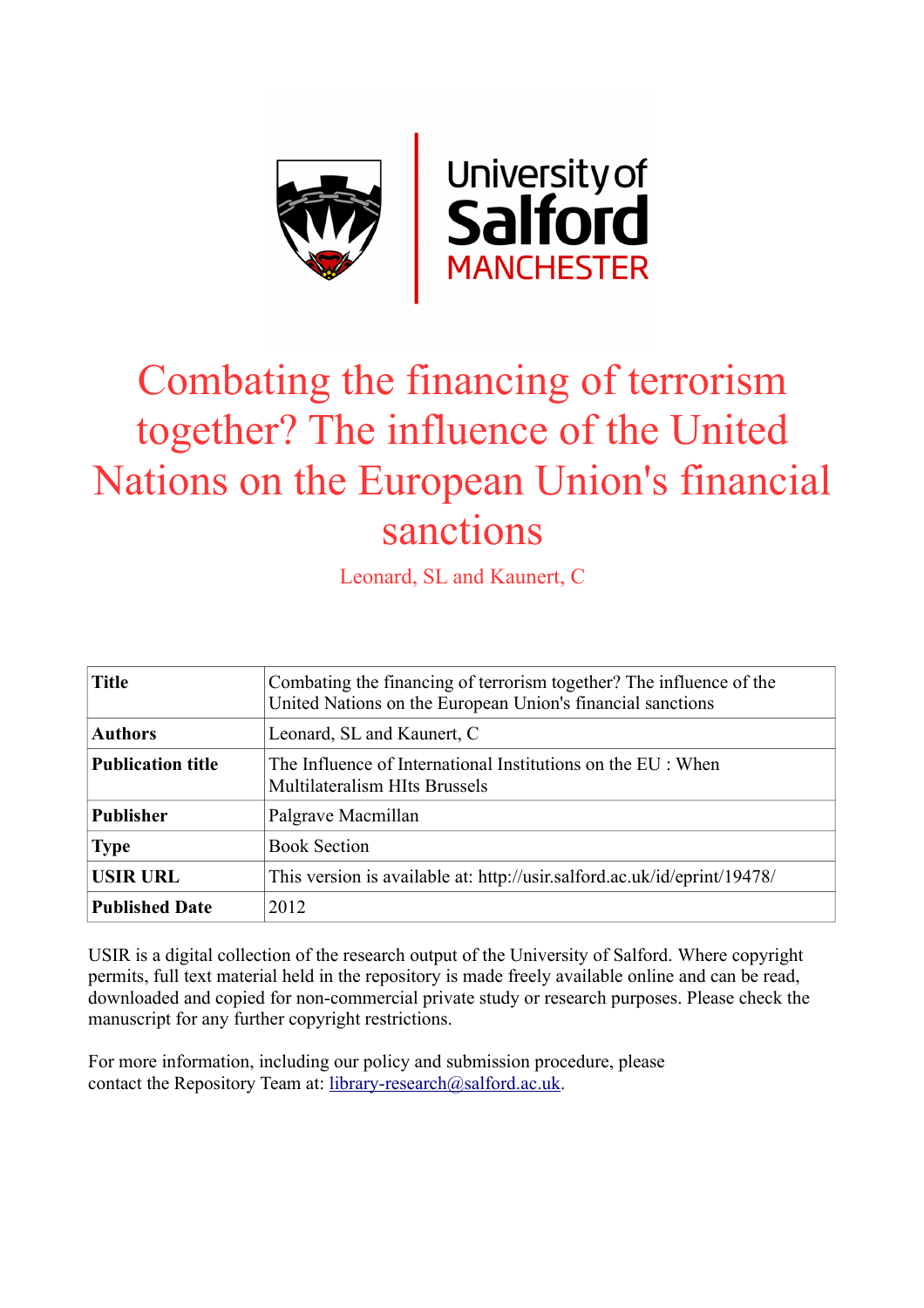This file is to be used only for a purpose specified by Palgrave Macmillan, such as checking proofs, preparing an index, reviewing, endorsing or planning coursework/other institutional needs. You may store and print the file and share it with others helping you with the specified purpose, but under no circumstances may the file be distributed or otherwise made accessible to any other third parties without the express prior permission of Palgrave Macmillan. Please contact rights@palgrave.com if you have any queries regarding use of the file.

⊕

PROOF

### Combating the Financing of Terrorism Together? The Influence of the United Nations on the European Union's Financial Sanctions Regime 10

*Sarah Léonard and Christian Kaunert*

#### **7.1 Introduction** 15 16

7

◈

Since the devastating attacks of 11 September 2001 on the World Trade Center, international co-operation to combat terrorism has developed significantly both at the global and regional levels within bodies such as the United Nations (UN) and the European Union (EU) respectively (Cortright and Lopez, 2007; Spence, 2007; Weiss and Boulden, 2004). One of the most important dimensions of counter-terrorism is combating terrorist financing (CTF) (Acharya, 2009; Biersteker, Eckert and Romaniuk, 2008). While it has often been observed that the conduct of terrorist attacks does not necessarily require large amounts of money, it is generally acknowledged that the preparation of attacks and the other activities of terrorist groups – such as recruitment, training, propaganda, and the promotion of terrorist causes – necessitate higher levels of funding (Acharya, 2009; Clunan, 2007; Richard, 2005, 5–6). Preventing would-be terrorists from accessing funds is therefore a way to disrupt their activities and prevent future attacks (Gardner, 2007, 157). Focusing on the money trail left by terrorists also allows investigators to gather evidence against terrorists and to generate intelligence concerning terrorist groups (Bures, 2010, 419). Terrorism can be funded legally or illegally (Acharya, 2009). Lawful or 17 18 19 20 21 22 23 24 25 26 27 28 29 30 31 32 33 34

legitimate funds include money raised by charities, donations and the proceeds of other forms of fund-raising, whereas illegal funds refer to proceeds of criminal activities such as money-laundering, drug trafficking, and illegal arms trade. Such proceedings would be frozen or seized even if they were not destined to finance terrorism, in contrast to legal funds that can only be frozen or seized if it is intended that they should finance terrorism (Bantekas,  $2003$ ,  $316$ ).<sup>1</sup> In addition, terrorism can be funded by states or private actors. As there has been a significant decrease in the number of states financing terrorism over the last few years, the role of private actors in the financing of 35 36 37 38 39 40 41 42 43 44

9780230314481\_08\_cha07.indd 111 780230314481\_08\_cha07.indd 111 780230314481\_08\_cha07.indd 12/26/2011 11:08:13 AM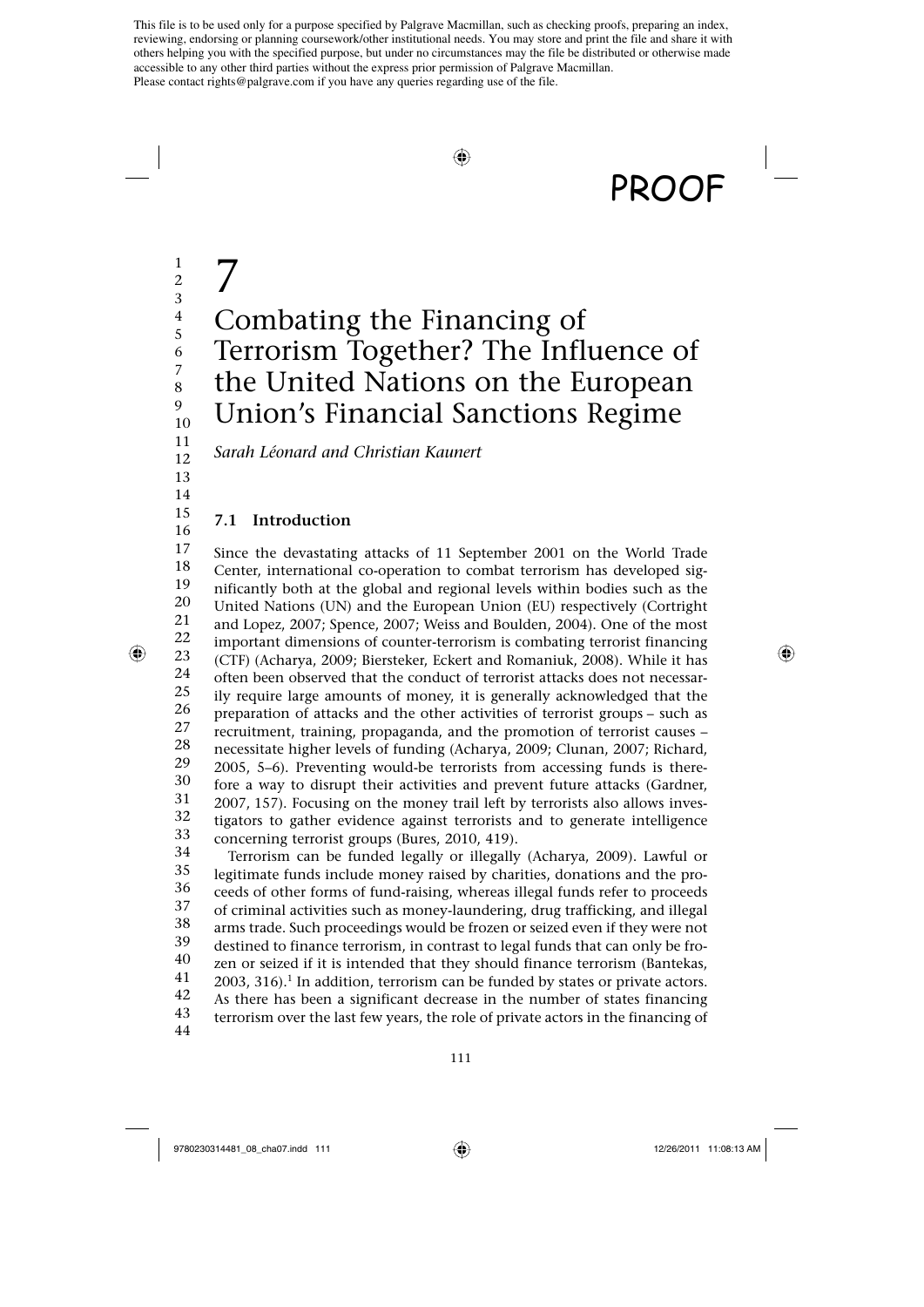#### 112 *Combating the Financing of Terrorism Together?*

terrorism has become increasingly important (Bantekas, 2003, 316; Clunan, 2007, 264). Terrorist financing can therefore be defined in broad terms, as it has been by the EU in the Third Anti-Money Laundering Directive<sup>2</sup> as 'the provision or collection of funds, by any means, directly or indirectly, with the intention that they should be used or in the knowledge that they are to be used, in full or in part, in order to carry out any of the offences' that have been defined as terrorism.3 The diversity of the actors and activities involved in terrorism is also reflected in the range of CTF measures, which address one or several phases(s) of the terrorist financing process ('raising funds, holding funds, moving or transferring funds, and dispersing funds to commit terrorist acts') (Biersteker, 2004, 64; see also Acharya, 2009; European AQ1 Parliament, 2009). 1 2 3 4 5 6 7 8  $\mathbf Q$ 10 11 12

⊕

In the EU, the terrorist attacks on 11 September 2001 have been a major catalyst for the development of the EU's CTF policy, although some CTF measures had already been adopted previously, such as sanctions against Usama Bin Laden. Several scholars have commented that the EU's CTF policy has been influenced to a significant degree by standards developed outside the EU (Bures, 2010; Heng and McDonagh, 2008). This chapter examines how the development of a major aspect of the EU's CTF policy, namely financial sanctions (or asset freezing) measures against suspected terrorists, has been influenced by the UN. Financial sanctions against individuals are measures that oblige states to (1) freeze the funds and other financial assets or economic resources of the targeted persons and (2) ensure that these persons do not have any direct or indirect access to other funds, financial assets or economic resources.4 They are a category of the so-called targeted or smart sanctions, which have been developed since the 1990s in response to the acknowledgement that comprehensive sanctions placed upon states generally cause high levels of suffering among the population of the targeted country, often without achieving their main aims (van Thiel, 2008). However, the move from collective sanctions (against states) to targeted sanctions (against individuals) has caused specific problems, such as the difficulty for the targeted private entities or individuals to express their disagreement with the imposition of sanctions (see Almqvist, 2008; Draghici, 2009; Eeckhout, 2007; Flynn, 2007; Foot, 2007; Guild, 2008; Heupel, 2009; van den Herik, 2007; van den Herik and Schrijver, 2008; Vlcek, 2009). 13 14 15 16 17 18 19 20 21 22 23 24 25 26 27 28 29 30 31 32 33 34 35

The focus will now be on this specific component of the EU's CTF policy because of its importance in the overall EU's CTF policy, as well as the controversies that have surrounded it.<sup>5</sup> Also, as the present book seeks to explore various issues pertaining to the influence of international institutions over the EU as explained in the introductory chapter, this case was identified as an interesting case after a review of the existing literature, because of the likely existence of at least some degree of influence of the UN over the EU.6 36 37 38 39 40 41 42

This chapter is divided into four main sections. The first presents the development of the EU's financial sanctions regime, while the second shows 43 44

◈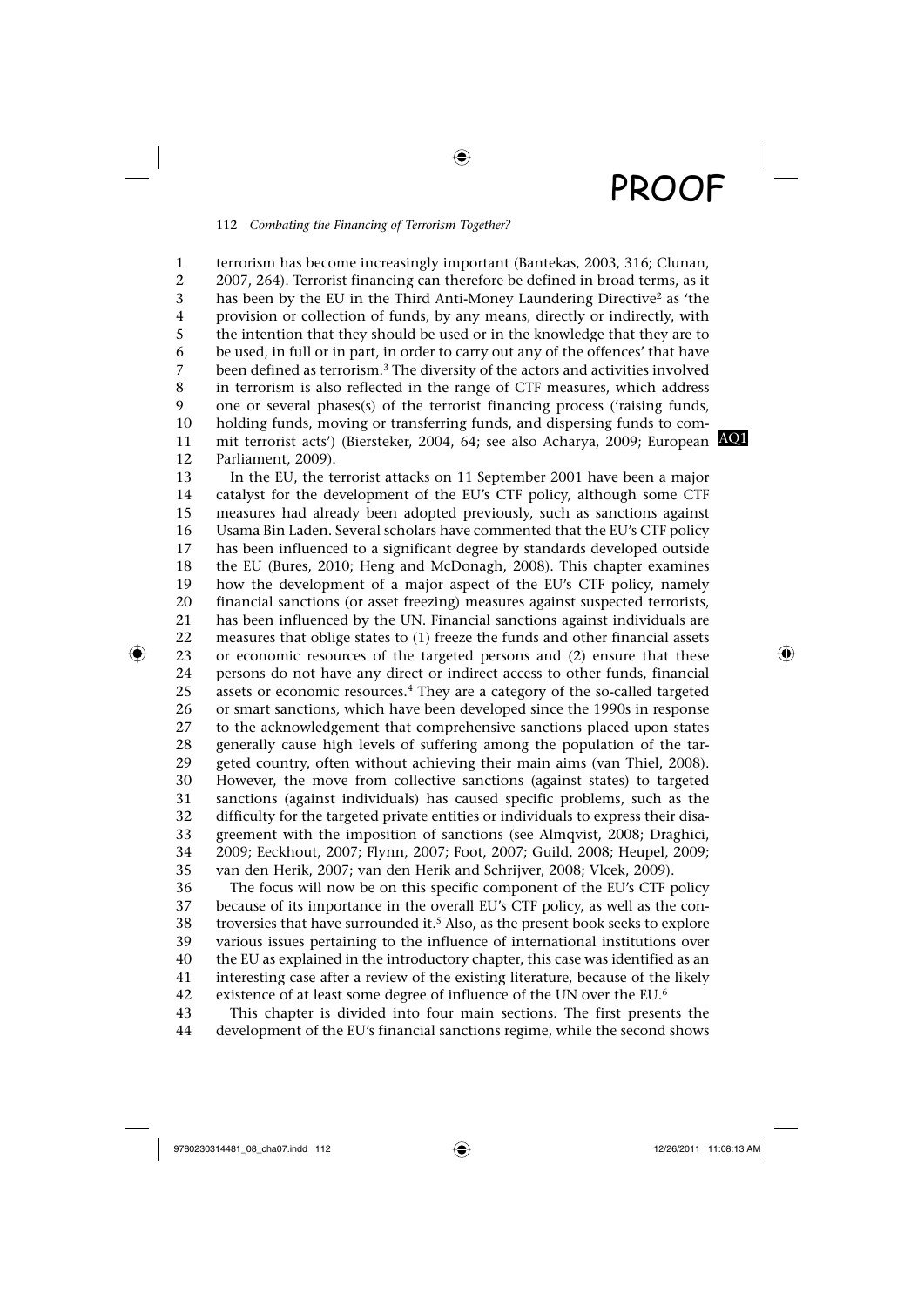*Sarah Léonard and Christian Kaunert* 113

how it has been influenced by the UN, in particular the UN Security Council (UNSC). The third section examines the two main factors accounting for the influence of the UN over the EU in this policy area, namely a process of 'path-dependency' from previous sanctions regimes and the EU's declared commitment to multilateralism and international law. The next section highlights that, while the European Commission and the Council have appeared comfortable with the influence of the UN over the development of the EU's financial sanctions regime, the European Court of Justice (ECJ) has attempted to reduce such influence in a recent landmark ruling. Finally, the chapter offers some conclusions on the issue of the influence of the UN over the EU. 1 2 3 4 5 6 7 8 **9** 10 11

⊕

12 13

14

#### **7.2 The EU's financial sanctions regime**

Prior to the terrorist attacks on 11 September 2001, the EU had not adopted any specific provisions concerning the financing of terrorism. To a large extent, this only reflected the lack of development of its counter-terrorism policy more generally, which 'was more political than operational' (Romaniuk, 2010, 113). In that respect, the terrorist attacks on 11 September 2001 can be seen as a 'critical juncture' that led to a significant increase in EU co-operation on counterterrorism (Argomaniz, 2009; see also Kaunert, 2007; 2010a; 2010b; Kaunert and Della Giovanna, 2010; Peers, 2003). At the extraordinary European Council of 21 September 2001, terrorism was identified as one of the main challenges facing Europe and the world and, conversely, the fight against terrorism was defined as one of the EU's priority objectives. The action plan adopted on that occasion defined combating the funding of terrorism as a 'decisive aspect' and one of the five priorities of the EU's counterterrorism policy (European Council, 2001a, 2). More precisely, it called upon the ECOFIN and Justice and Home Affairs Councils to adopt the measures necessary to combat terrorist financing (European Council, 2001a, 2). The Action Plan also highlighted the importance for all member states to sign and ratify 'as a matter of urgency' the UN Convention for the Suppression of the Financing of Terrorism. Among the 46 measures identified in the Anti-Terrorism Roadmap that was adopted on 26 September 2001, two concerned terrorist financing (European Council, 2001b).7 Combating terrorist financing ('to reduce the access of terrorists to financial and economic resources') was also identified as one of the seven 'New Strategic Objectives' in the combat against terrorism endorsed by the European Council and annexed to the Declaration on Terrorism adopted on 25 March 2004 (European Council, 2004). The 2004 EU Action Plan on Combating Terrorism also identified reducing the access of terrorists to financial and other economic resources as one of seven objectives of the EU's counter-terrorism policy (Council, 2004b). In order to organize more systematically activities in this policy area, a Strategy on combating the 15 16 17 18 19 20 21 22 23 24 25 26 27 28  $29$ 30 31 32 33 34 35 36 37 38 39 40 41 42 43 44

◈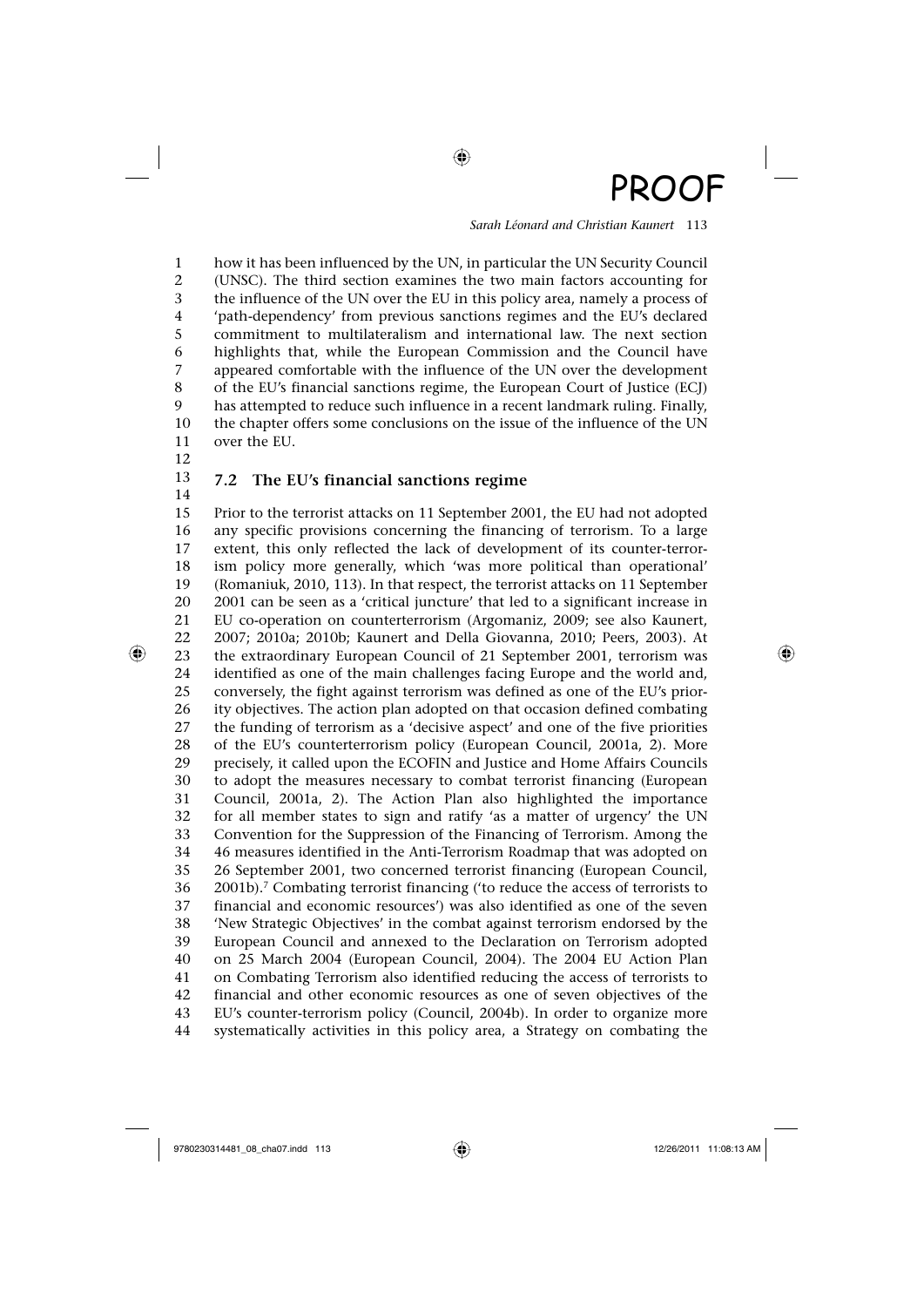#### 114 *Combating the Financing of Terrorism Together?*

financing of terrorism was adopted by the European Council in December 2004, before being substantially revised in July 2008 (Council, 2005a; Council, 2008). The EU instruments aiming to limit terrorists' access to financial and other economic resources are an important component of the so-called 'Pursue' strand of the EU's Counter-Terrorism Strategy of December 2005 (Council, 2005b).8 1  $\overline{2}$ 3 4 5 6

⊕

As previously mentioned, this chapter focuses on one of the main dimensions of the EU's CTF policy, namely financial sanctions against individuals suspected of involvement in terrorist activities. Before examining the evolution of the EU's financial sanctions regime, it is important to note that one of its main characteristics is its legal complexity. Until the Treaty of Lisbon came into force on 1 December 2009, one could have referred to the 'cross-pillar' character of this regime, as it involved various measures in the three pillars of the EU.9 First of all, a common position was adopted under Articles 15 and 34 of the Treaty on European Union (TEU) to set the EU's general approach on the matter. It contained measures relating to foreign policy – such as the 'strategic decision' to adopt individual sanctions (Eckes, 2009, 44) – and police and judicial criminal matters – such as assistance in preventing and combating terrorist acts – that is, measures in the (now former) second and third pillars. Subsequently, a regulation instructing the European Community (EC) to implement the necessary operational measures was adopted in the (now former) first (EC) pillar. The measures discussed in this chapter were adopted under this institutional arrangement. As the Treaty of Lisbon has now abolished the three-pillar structure of the EU, it is no longer correct to describe EU asset freezing measures as 'cross-pillar' instruments, although those have remained rather complex from a legal standpoint. 7 8  $\mathbf Q$ 10 11 12 13 14 15 16 17 18 19 20 21 22 23 24 25 26

With regard to its content, the EU's financial sanctions regime has two main components. The first comprises the measures that have been adopted to freeze the assets of the Taliban, Usama Bin Laden and his associates (i.e., Al Qaeda) in particular. The second relates to broader measures that provide for the freezing of the assets of individual terrorists and entities in general. The first asset freezing measures adopted by the EU were of the first type; they targeted the Taliban (Council Common Position 1999/727/CFSP of 15 November 1999) and Usama Bin Laden and the persons and entities associated with him (Council Common Position 2001/154/CFSP of 26 February 2001, repealed by Council Common Position 2002/402/CFSP of 27 May 2002) (Tappeiner, 2005, 103). As explained earlier, the EU asset freezing measures were two-tiered as they were based on both common positions and regulations. Thus, regarding the restrictive measures against the Taliban, Council Common Position 1999/727/CFSP was supplemented by Council Regulation EC 337/2000. The latter was replaced by Regulation EC 467/2001 once Common Position 2001/154/CFSP was adopted. 27 28 29 30 31 32 33 34 35 36 37 38 39 40 41 42

After adopting measures targeting the Taliban, Bin Laden and his associates in particular, the EU later adopted broader financial sanctions 43 44

◈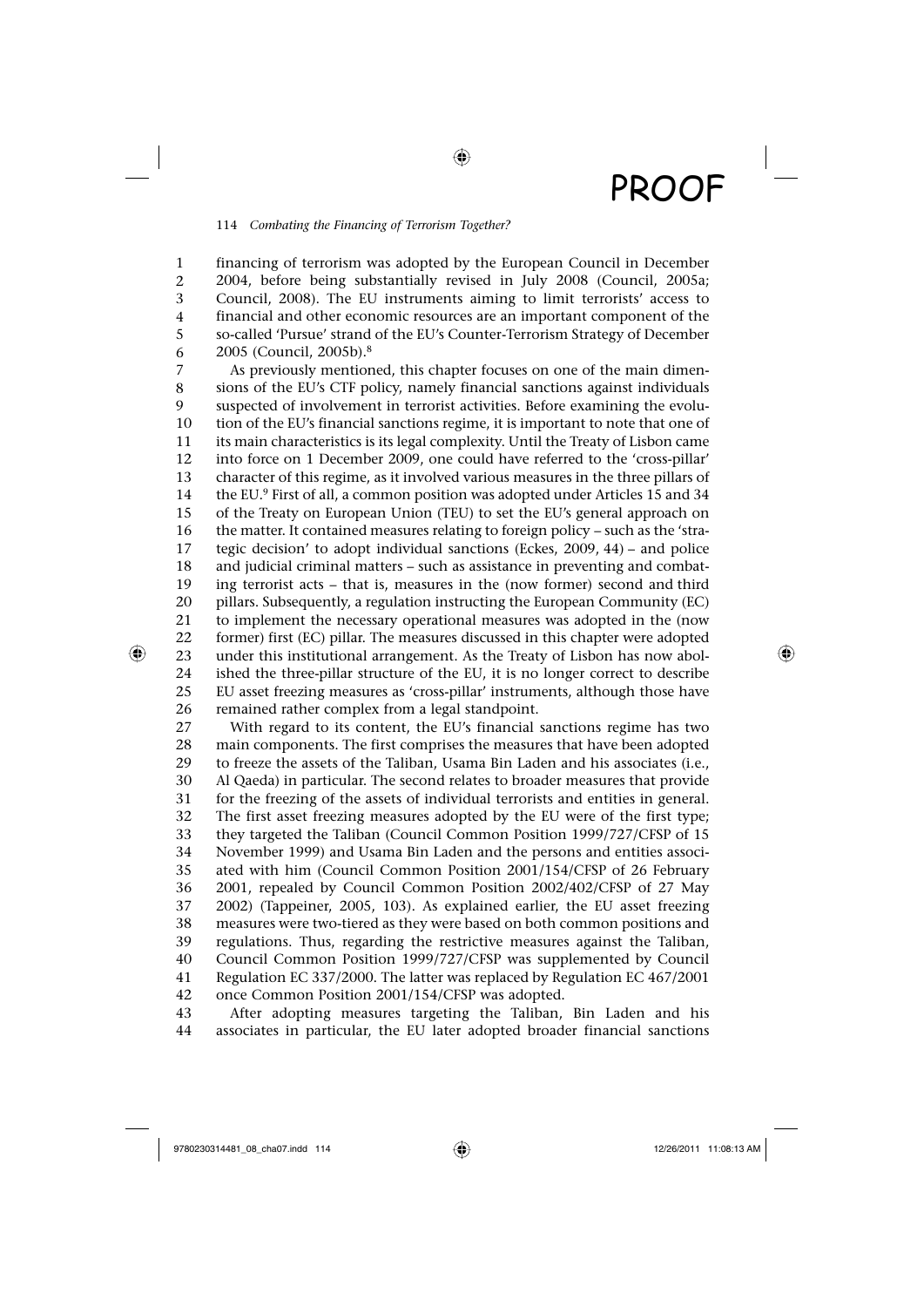*Sarah Léonard and Christian Kaunert* 115

targeting terrorists in general. In December 2001, the Council adopted a major package of four items, comprising two common positions, a regulation implementing the Community law aspects of the foreign policy part of one of the common positions, as well as a decision further implementing that regulation. Council Common Position on combating terrorism (2001/930/CFSP) outlined a series of actions to be taken by the EU to combat terrorism, including the freezing of the funds and other financial assets and economic resources of individuals and groups facilitating, attempting to commit or committing terrorist acts on the territory of the EU. Council Common Position 2001/931/CFSP contained more specific measures to combat terrorism. More precisely, it provided that, pursuant to Community law, the EC should order the freezing of the funds and other financial assets or economic resources of 'international' (i.e., non-EU) terrorists and ensure that those would not have access to alternative funds, financial assets, economic resources or financial or related services. This instrument also contained a definition of 'persons, groups and entities involved in terrorist acts', which was identical to that outlined in the Council Framework Decision of 13 June 2002 on combating terrorism, although the latter instrument had not been adopted following parliamentary reservations. In addition, Council Common Position 2001/931/CFSP required member states to strengthen judicial and police co-operation with respect to both 'international' and 'domestic' (i.e., EU) terrorists. There was an annex to this common position, which listed the persons, groups and entities 'involved in terrorist acts' who were targeted. This first version contained 29 persons and 13 groups and entities. This common position indicated that the list would be reviewed regularly and at least once every six months. As for the connected regulation (Council Regulation EC 2580/2001), it defined the 'funds' and assets to be frozen and laid down a detailed freezing procedure, while the decision connected to this regulation (Council Decision 2001/927/EC of 27 December 2001) listed the persons, groups and entities to which the aforementioned regulation applied. This first version of the list contained ten entries (eight individuals and two groups). Since then, it has been amended several times. Its most recent version at the time of writing contained 25 individuals and 29 groups and entities.<sup>10</sup> It is important to note that the question of whether the Council had the competence to adopt these regulations – and thereby to develop and implement the EC policy against the financing of terrorism in practice – has been 1 2 3 4 5 6 7 8 **9** 10 11 12 13 14 15 16 17 18 19 20 21 22 23 24 25 26 27 28  $29$ 30 31 32 33 34 35 36 37

⊕

highly controversial. The Council based the regulations on Articles 60, 301 and 308 of the Treaty establishing the European Community (TEC). In the past, the Council had already adopted regulations containing sanctions targeting individual persons and entities on the basis of Articles 60 and 301. However, these sanctions only targeted persons holding official positions within the structure of a specific state, as well as their associates, such as the sanctions imposed by the EU upon Slobodan Milosevič and his family in the 38 39 40 41 42 43 44

◈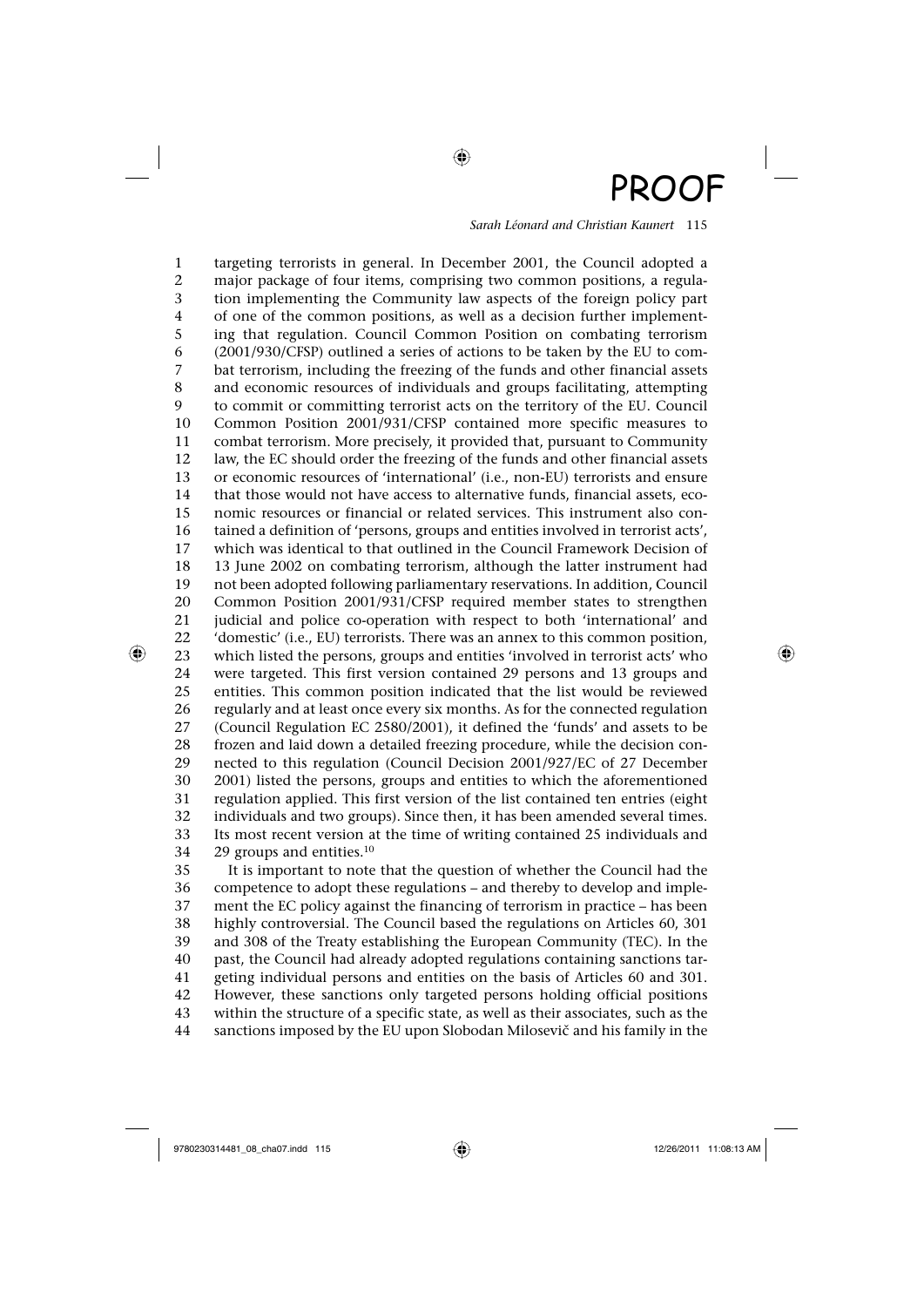PROOF

#### 116 *Combating the Financing of Terrorism Together?*

late 1990s. Article 301 stipulated that the Council could 'take the necessary urgent measures' when 'it [was] provided, in a Common Position (…) for an action by the Community to interrupt or reduce (…) economic relations with one or more third countries'. Article 60 stated that 'in cases envisaged in Article 301 (…) the Council may in accordance with the procedure provided for in Article 301, take the necessary urgent measures in the movement of capital and in payments as regards the third countries concerned'. In the case of the asset freezing regulations under scrutiny in this chapter, the Council decided to supplement Articles 60 and 301 with Article 308 in order to be able to adopt sanctions against 'ordinary' individuals who did not necessarily hold any official position in a given country. Article 308 enabled the Council to take the appropriate measures to 'attain, in the course of the common market, one of the objectives of the Community' in any case where 'the Treaty [had] not provided the necessary powers'. 1  $\overline{2}$ 3 4 5 6 7 8  $\mathbf Q$ 10 11 12 13 14

⊕

However, several scholars have criticized this reasoning and have argued that even a combined reading of these three articles did not give the EC the competence to adopt these asset freezing regulations. It is generally agreed that Articles 301 TEC and 60 TEC did not constitute an adequate legal basis for the adoption of sanctions against individuals (Andersson et al., 2003, **AQ2** 120; Eckes, 2009; Tridimas and Gutierrez-Fons, 2008–9). Supplementing Articles 60 and 301 with Article 308 was not sufficient to allow the EC to adopt the regulations either, because Article 308 only concerned situations where an objective of the Community was at stake. There was no objective of the Community at stake in the case of these asset freezing regulations, as their main objective – the attainment of international peace and security – was, technically, not an objective of the Community, but one of the EU (Andersson et al., 2003, 120; Eckes, 2008, 79). Thus, it is important to note that, for several scholars, the EC did *not* have the competence to adopt these regulations organizing asset freezing. This has been implicitly confirmed by the drafters of the Treaty of Lisbon. Indeed, this treaty contains two articles that have, for the first time, explicitly granted the EU the competence to adopt asset freezing measures against individuals (Eckes, 2009, 121-4).<sup>11</sup> 15 16 17 18 19 20 21 22 23 24 25 26 27 28 29 30 31 32 33

#### **7.3 The influence of the UN over the EU's financial sanctions regime** 34 35

Having examined the development of the EU's financial sanctions regime for counter-terrorism purposes, it is now possible to examine the extent to and the ways in which it has been influenced by the UN. One can start by observing that, as for the EU, the UN's role in countering terrorism had traditionally been limited prior to the terrorist attacks on 11 September 2001, mainly as the result of the absence of international consensus on a definition of terrorism (Boulden, 2008). The most significant development in that period had arguably been the establishment of the ad hoc 37 38 39 40 41 42 43 44

36

9780230314481\_08\_cha07.indd 116 780230314481\_08\_cha07.indd 116 780230314481\_08\_cha07.indd 116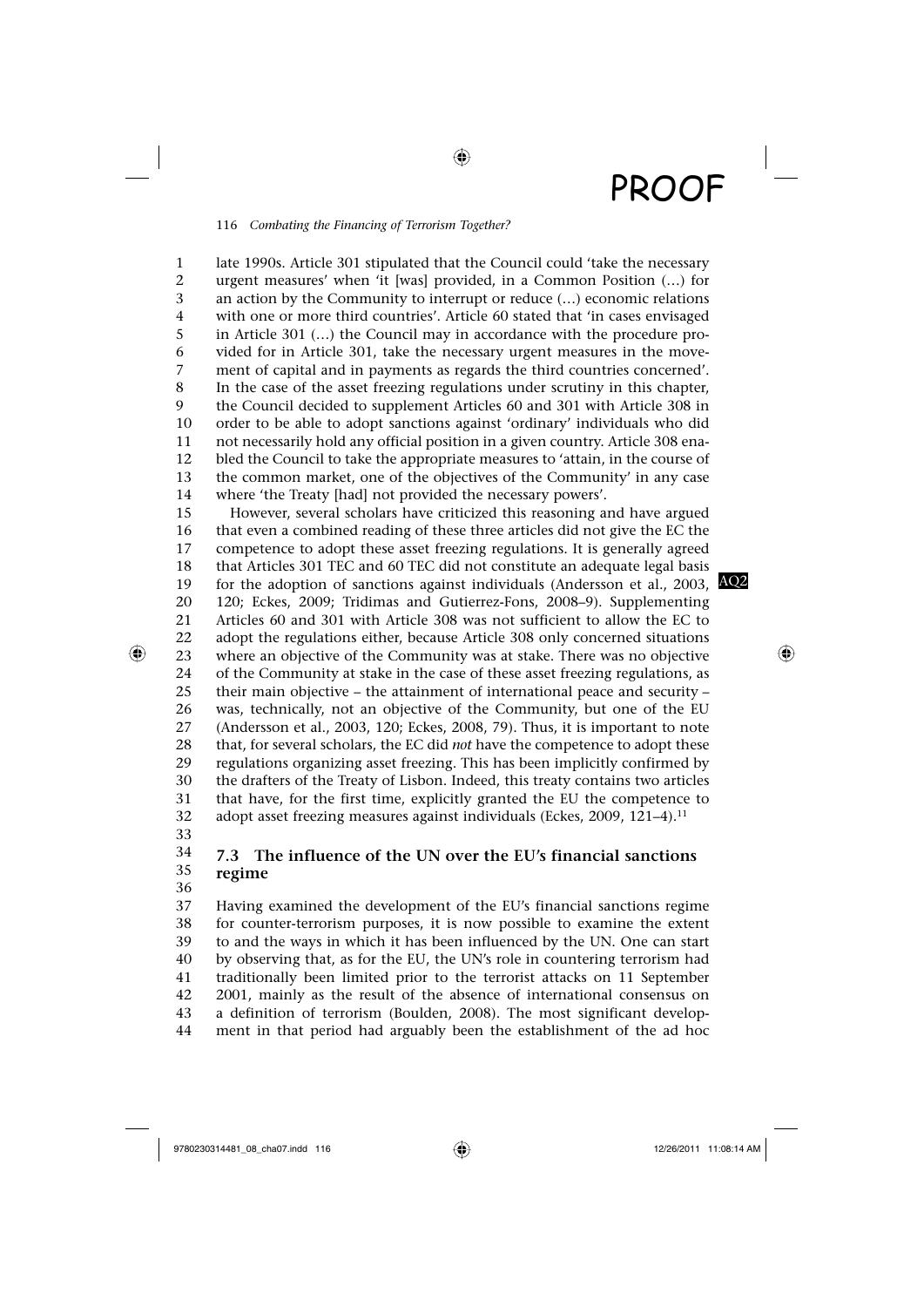#### *Sarah Léonard and Christian Kaunert* 117

Committee on Terrorism by the General Assembly in 1996, whose work led to the adoption of several terrorism-related Conventions, including the International Convention for the Suppression of the Financing of Terrorism in 1999 (Rosand, 2003, 333). Nevertheless, such international instruments did not have any significant impact because of the slow pace at which UN member states have tended to ratify and implement them (Acharya, 2009; Ward, 2003).<sup>12</sup> However, this considerably changed in the aftermath of the terrorist attacks on 11 September 2001 when 'the Security Council became the focal point of discussions and the forum for the adoption of measures against terrorism' (Bantekas, 2003, 315; see also Dhanapala, 2005). The following analysis of the UN's influence on the EU's policy therefore focuses on the role of the Security Council in this process. Before proceeding further, it is worth recalling that the EU itself is not a member of the UN, while all its member states are. In addition, two EU member states, namely France and the United Kingdom, belong to the five permanent members of the UNSC, where they are joined by other EU member states on a non-permanent, rotating basis. 1 2 3 4 5 6 7 8 **9** 10 11 12 13 14 15 16 17

⊕

It can be argued that the influence of the UN on the development of the EU's asset freezing regime has been high. The duality of the EU's financial sanctions regime, which can be divided between the measures that specifically target the Taliban, Usama Bin Laden and his associates on the one hand and the measures targeting terrorists in general on the other, find its very origin in and perfectly mirrors the duality of the UN's financial sanctions regime. 18 19 20 21 22 23 24 25

#### **7.3.1 The influence of UNSC Resolution 133313** 26

With regard to the first dimension of the EU's asset freezing regime that concerns the measures targeting the Taliban and Bin Laden and his associates (i.e., Al Qaeda), it can be argued that the influence of the UN on the EU policy has been particularly high and far-reaching. Indeed, Common Position 2001/154/CFSP,<sup>14</sup> which provides for the freezing of the funds and financial assets of Bin Laden and his associates, has been mainly adopted by the EU in order to ensure the implementation of UNSC Resolution (UNSCR) 1333, which notably decided that all UN member states should freeze the funds of Usama Bin Laden and individuals and entities associated with him and should ensure that no other funds or financial resources should be made available to them. This resolution was adopted under Chapter VII of the UN Charter, which meant that its provisions were binding on all UN member states.15 Council Common Position 2001/154/CFSP makes numerous references to UNSCR 1333, as well as to the UN Sanctions Committee. Article 4 states that '[funds] and other financial assets of Usama Bin Laden and individuals and entities associated with him *as designated by the UN Sanctions Committee* will be frozen, and funds or other financial resources will not be made available to Usama Bin Laden and individuals or entities 27 28  $29$ 30 31 32 33 34 35 36 37 38 39 40 41 42 43 44

9780230314481\_08\_cha07.indd 117 **780230314481\_08\_cha07.indd** 117 **780230314481\_08**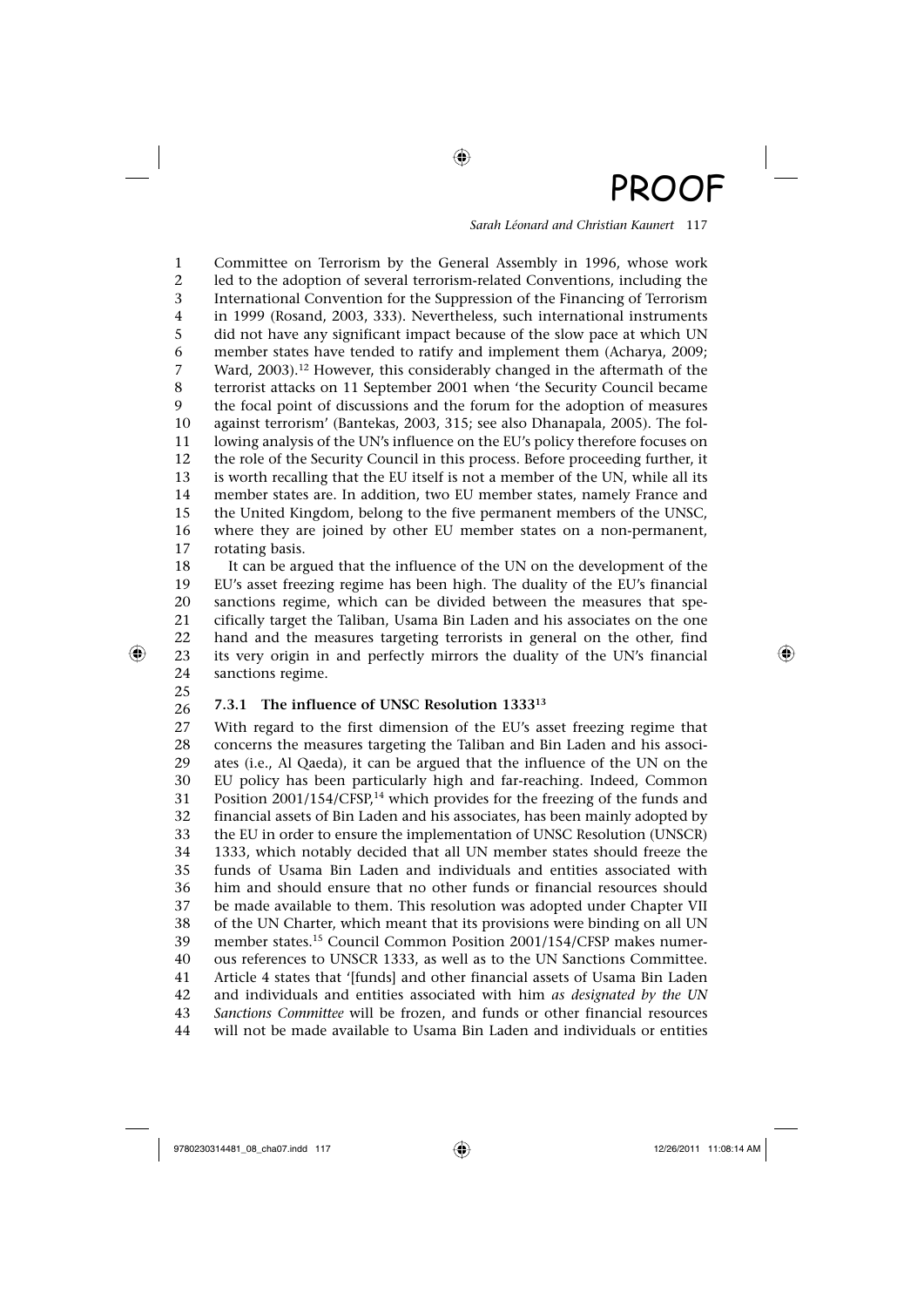#### 118 *Combating the Financing of Terrorism Together?*

associated with him *as designated by the UN Sanctions Committee, under the conditions set out in UNSCR 1333 (2000)*' (emphasis added). Thus, it is remarkable that the EU asset freezing measures concerning Bin Laden and his associates are directly and entirely based on a list drawn up by the UN Sanctions Committee, which is accepted by the EU without any amendment. This is a case of far-reaching influence of the UN over the EU in the development of the financial sanctions that target Bin Laden and his associates. 1  $\overline{2}$ 3 4 5 6 7

⊕

Given the importance of the list drawn up by the Sanctions Committee for the EU's financial sanction measures targeting Bin Laden and Al Qaeda, it is worthwhile briefly examining this committee and is activities. The Sanctions Committee – also known as the '1267 Committee'16 – was initially established by UNSCR 1267 in 1999. This resolution was a front-runner to UNSCR 1333, as it imposed sanctions on Taliban-controlled Afghanistan for supporting Bin Laden and Al Qaeda, namely a flight ban and asset freezing measures (Rosand, 2004, 747). The committee comprises the 15 members of the Security Council (Stromseth, 2003, 41). It was initially tasked with monitoring the implementation of the sanctions by UN member states. Following the adoption of UNSCR 1333, the committee was also asked to draw up and subsequently update the list of individuals and groups associated with the Taliban, Bin Laden and Al Qaeda, whose assets were to be frozen. However, in particular at the beginning, the work of the committee was characterized by a high level of '*ad hoc-ism*', since it 'did not even have specific standards to guide states in proposing names for designation' (Mendelsohn, 2009, 115). According to Rosand (2004, 748–9), 8  $\mathbf Q$ 10 11 12 13 14 15 16 17 18 19 20 21 22 23 24 25

During the committee's initial period of work, the creation of the list was based largely on political trust (…). [In] practice, submissions of names to the 1267 Committee often contained minimal personal information and did not generally include explanations of the connection between the individual or entity and Osama bin Laden, or members of Al Qaeda and the Taliban. This approach was justified by the need to protect secret intelligence material and sources, from which the names are usually derived, and by the desire to include suspected bad actors on the list as soon as possible. 26 27 28 29 30 31 32 33 34

35

◈

Following the terrorist attacks on 11 September 2001, the willingness of many governments to show their support to the United States in the face of the terrorist threat (Rees, 2004, 176; Wilkinson, 2008, 8) led to the inclusion of more than 200 names on the list, most of them following submissions from the United States (Rosand, 2004, p. 749). Among those were three Somali-born Swedish citizens, who were allegedly involved with the Al Barakaat financing network. After becoming convinced that the men had been wrongly listed, the Swedish government managed to negotiate the removal of two of them from the 1267 Committee list (Heupel, 2009, 36 37 38 39 40 41 42 43 44

◈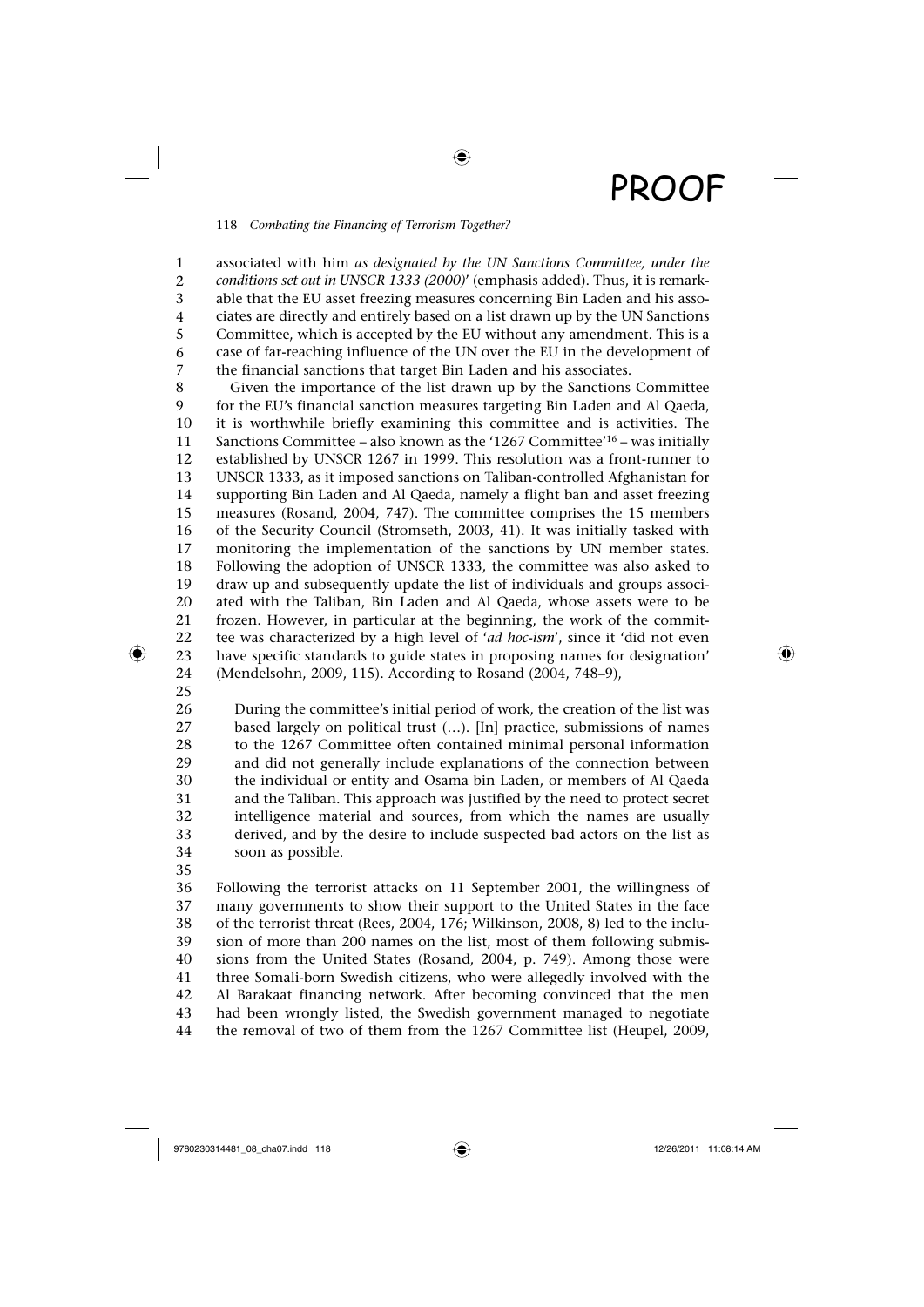#### *Sarah Léonard and Christian Kaunert* 119

310). Following this episode, which had highlighted the serious shortcomings stemming from the lack of clear listing and delisting procedures, the 1267 Committee adopted a set of written guidelines regarding the inclusion and removal from the committee's list in November 2002 (Tappeiner, 2005, 102). However, although the introduction of written guidelines represented an improvement, it is widely considered that the blacklisting procedures applied within the 1267 Committee are still affected by several shortcomings, most notably with regard to the respect of human rights standards (Almqvist, 2008; Draghici, 2009; Rosand, 2004). 1 2 3 4 5 6 7 8 9

⊕

As explained earlier, these controversies have not prevented the EU from taking swift action in order to implement UNSCR 1333. Any subsequent changes to the 1267 Committee list of suspected terrorists have been faithfully transcribed into Community law. Thus, it has been tacitly accepted that the EU should impose sanctions against individuals and entities that have been listed by another body, namely the 1267 Committee, in nontransparent conditions. Given the controversies surrounding the work of the 1267 Committee, this high degree of influence of the UN over this component of the EU's financial sanctions regime is particularly striking. 10 11 12 13 14 15 16 17 18

### 19

◈

#### **7.3.2 The influence of UNSCR 1373** 20

Council Common Position 2001/931/CFSP of 27 December 2001 has also been adopted by the EU with the specific aim of implementing a UN Security Council Resolution, namely UNSCR 1373, which was passed on 28 September 2001. This resolution, described by Rosand (2003, 333) as the 'cornerstone of the United Nations' counterterrorism effort', requires all UN member states to strengthen various aspects of their counterterrorism policies, although it actually does not define 'terrorism' (Stromseth, 2003, 43). As it has been adopted under Chapter VII of the UN Charter, the counterterrorism measures that it contains, including CTF measures, are binding on all the UN member states. UNSCR 1373 notably declares that all states should prevent and suppress the financing of terrorist acts, criminalize activities aiming to fund terrorism, freeze the resources of terrorists and prevent funds being made available to them. It also decided that all member states should assist each other in criminal investigations and criminal proceedings relating to the financing of terrorism. Thus, the resolution comprises various measures that were hitherto only part of international conventions and protocols, such as the Terrorism Financing Convention, which thereby became binding on all the members of the UN – rather than just on those that had chosen to become parties to these international instruments (Eling, 2007, 107; Rosand, 2003).17 21 22 23 24 25 26 27 28  $29$ 30 31 32 33 34 35 36 37 38 39 40

According to Talmon (2005, 175), this resolution was 'hailed as a "groundbreaking resolution", a "landmark decision", a "historic event" and even "one of the most important resolutions in [the] history [of the Council]"' by several state representatives on the UNSC. What was remarkable about 41 42 43 44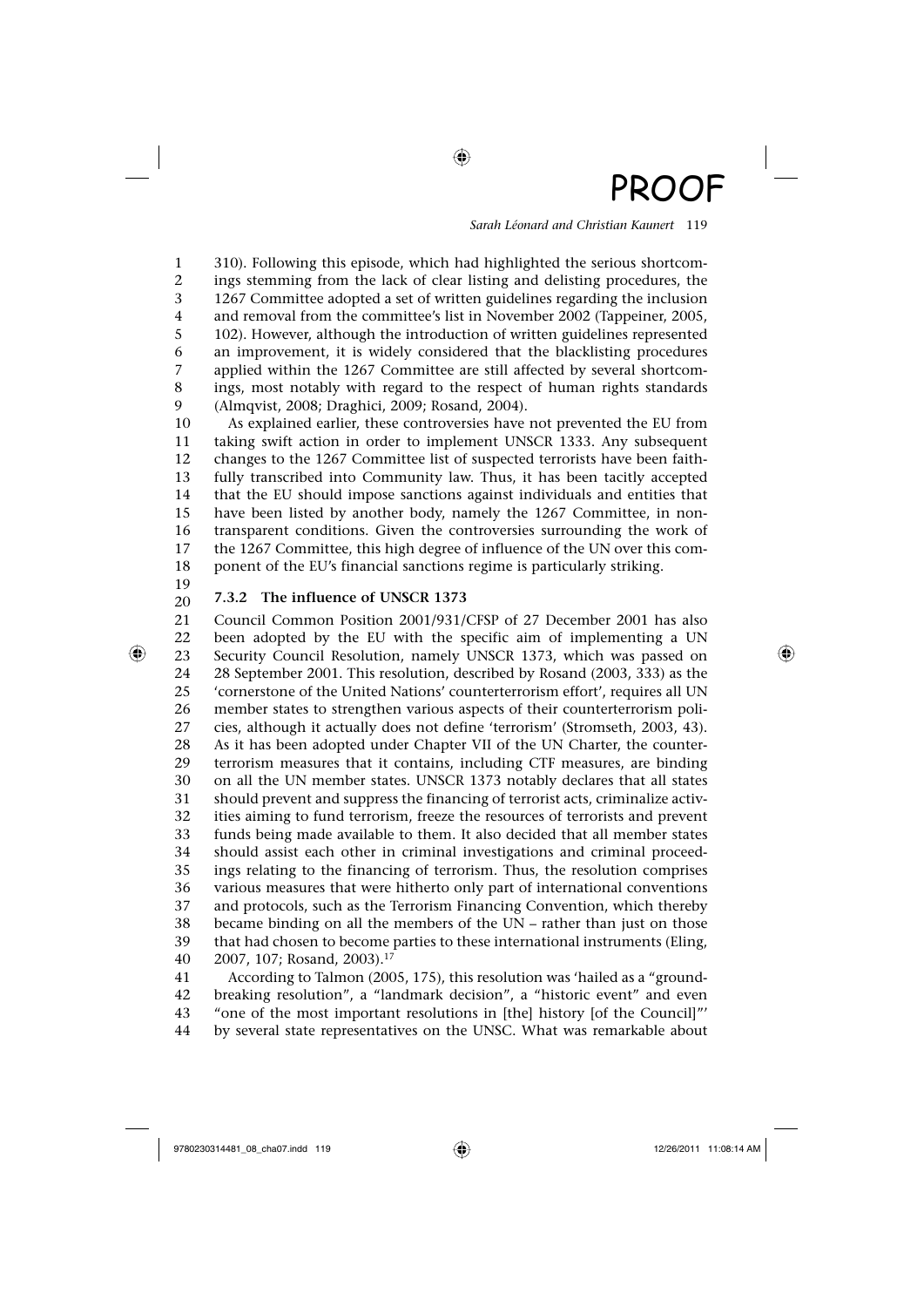#### 120 *Combating the Financing of Terrorism Together?*

this resolution was the general and abstract character of the requirements imposed upon member states, which has been interpreted by observers as a rare example of international law-making by the UNSC. Rather than taking discrete action targeting a specific state, the Security Council adopted requirements that were placed on states for an indefinite number of cases and for an indefinite period of time, which is the hallmark of international legislation (Talmon, 2005). While some considered this development to be positive in the fight against terrorism (see, for example, Szasz, 2002), other observers were more circumspect or even critical. They considered that the UNSC should not act as a 'world legislator' and that its activities under Chapter VII should be limited to specific situations (see Alvarez, 2003; Olivier, 2004). 1  $\overline{2}$ 3 4 5 6 7 8  $\mathbf Q$ 10 11 12

⊕

The strong character of the obligations placed upon UN member states was also reinforced by the fact that UNSCR 1373 established a Committee tasked with the monitoring of the progress of UN member states in implementing the resolution (Cortright et al., 2007). This Committee, which is known as the Counter-Terrorism Committee (CTC), comprises the 15 members of the Security Council and has come to be seen as the 'core of the Council's broad based counter terrorism strategy' (Boulden, 2008, 614). The Committee has three sub-committees, each of which monitors the progress accomplished by a specific group of states in the implementation of their counter-terrorism obligations. It is important to note that the main roles of the CTC are to monitor the implementation of UNSCR 1373 and to increase the capabilities of states to fight terrorism. It is not a sanctions committee (Dhanapala, 2005, 19) in the sense that it does not compile lists of terrorist persons or entities itself (Tappeiner, 2005, 101). UNSCR 1373 called upon states to report on their implementation of the resolution to the CTC within 90 days and thereafter according to a timetable to be set by the Committee. In order to emphasize the political importance of UNSCR 1373, the EU presented a common report on its implementation, alongside the national reports of all the EU member states. The report was drafted jointly by the Council and the Commission, before being submitted by the Presidency of the Council to the Chairman of the CTC in December 2001 (Eling, 2007, 111–12). A second joint report was presented to the CTC in August 2002. The EU had no obligation to do so, as it not a member of the UN, but it aimed to demonstrate its commitment to multilateralism and the importance of the role of the UN in the 'War on Terror', as will be further explained later. The fact that the UN was laying down the requirement for all UN member 13 14 15 16 17 18 19 20 21 22 23 24 25 26 27 28 29 30 31 32 33 34 35 36 37 38

states to impose financial sanctions upon suspected terrorists without providing any lists identifying such individuals presented a significant challenge to the EU. Rather than taking over a list of suspected terrorists such as that established by the 1267 Committee, it had to autonomously list those that would be the target of the financial sanctions (Cameron, 2003; Eling, 2007, 108). A new body, described as an '*ad hoc* forum' (Council, 2007, 1), was established 39 40 41 42 43 44

⊕

◈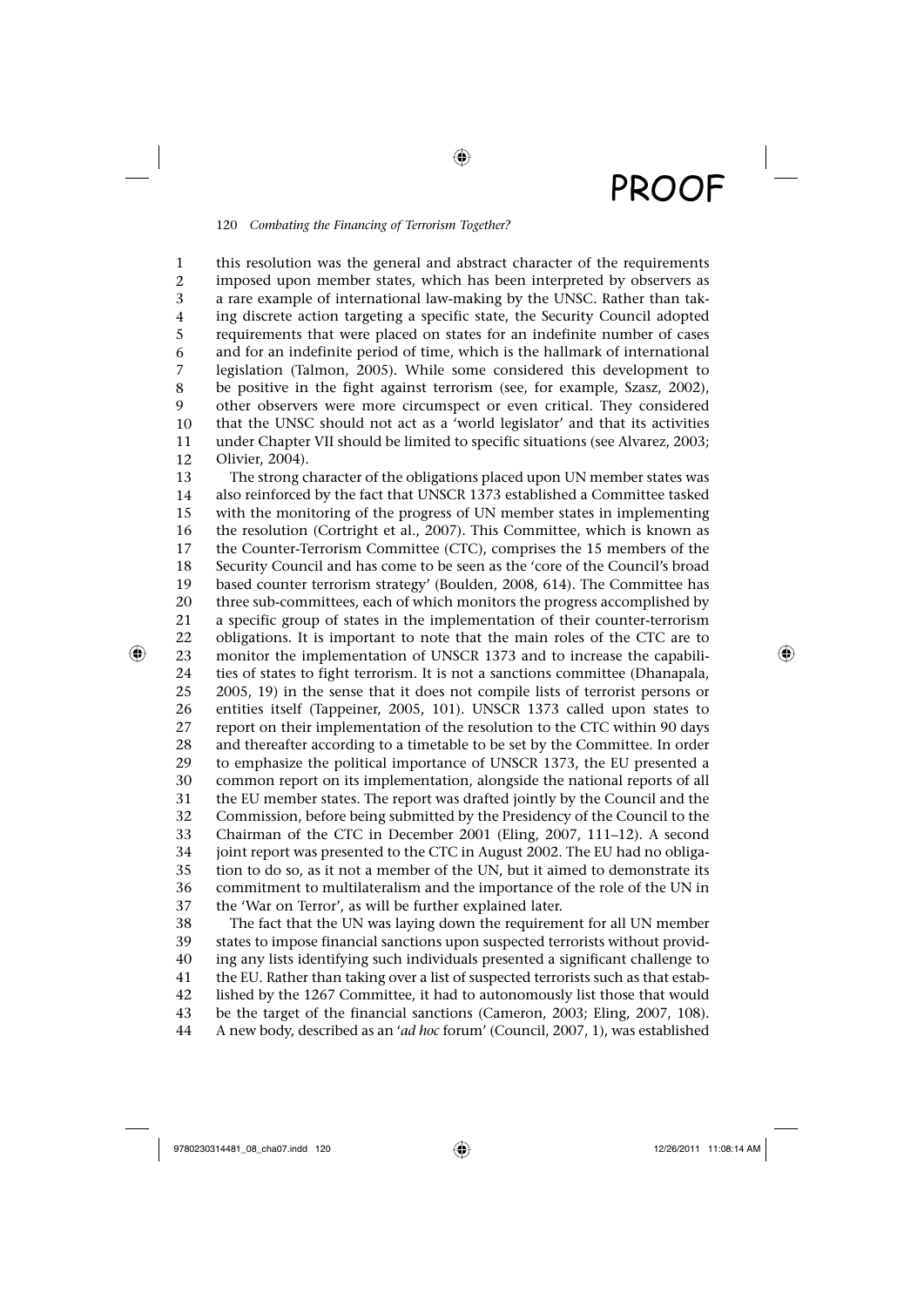#### *Sarah Léonard and Christian Kaunert* 121

for that purpose, the so-called 'Clearing House'. It comprised representatives of the Council Secretariat, the Commission and the member states (Heupel, 2009, 316) and handled all the preparatory work concerning the listing and delisting of individuals, while formal decisions on listing and delisting were unanimously adopted by the Council (Heupel, 2009, 316–17). In 2007, it was decided to replace the 'Clearing House' with a formal Council Working Party, namely the 'Working Party on the implementation of Common Position 2001/931/CFSP on the application of specific measures to combat terrorism' (also known under the acronym 'CP 931 WP') (Council, 2007). 1 2 3 4 5 6 7 8 9

⊕

Thus, in the case of the EU's general financial sanctions regime, one can also identify a high degree of influence exercised by the UN. The EU has adopted a legislative arsenal and has established new institutional structures – the 'Clearing House', later replaced by the CP 931 WP – in order to implement UNSCR 1373. 10 11 12 13 14

#### **7.4 Explaining the influence of the UN over the EU's financial sanctions regime** 16 17

As the EU is not a member of the UN and is therefore not itself subject to the UNSCRs, from the standpoint of international law, the EU was not required to adopt the various common positions and regulations pertaining to CFT that have been discussed earlier (Eckes, 2009; Lavranos, 2006, 479). In addition, although the European treaties contain some references to the UN, it is generally agreed that those are not sufficient to argue that UNSCRs have binding force on the EU from the standpoint of European law either (Eckes, 2009).18 Even more importantly, as argued earlier, and although the European Courts have construed a Community competence for political and pragmatic reasons (Eckes, 2009; De Sena and Vitucci, 2009), some legal experts have convincingly argued that the Community did not even have the legal competence to adopt sanctions against individuals (see, for example, Eckes, 2009; Tridimas and Gutierrez-Fons, 2008–9). In other words, the EU was neither required nor legally enabled to adopt asset freezing measures in order to implement the UNSCRs. 19 20 21 22 23 24 25 26 27 28 29 30 31 32 33

However, in practice, the Commission and the Council<sup>19</sup> showed their commitment to implement the UNSCRs at the EU level and efficiently worked together to rapidly adopt EU financial sanctions against terrorist suspects. In adopting such measures, they enabled the UN to exercise a very significant degree of influence over the EU's own asset freezing policy. There are two main factors that account for that outcome: (1) 'path- dependency' from more traditional sanction measures that had been previously adopted by the EU against states and (2) the EU's declared commitment to multilateralism and international law, which led it to attempt to appear as an 'exemplary implementer' of the UNSCRs concerning sanctions against individuals. 34 35 36 37 38 39 40 41 42 43 44

15

18

◈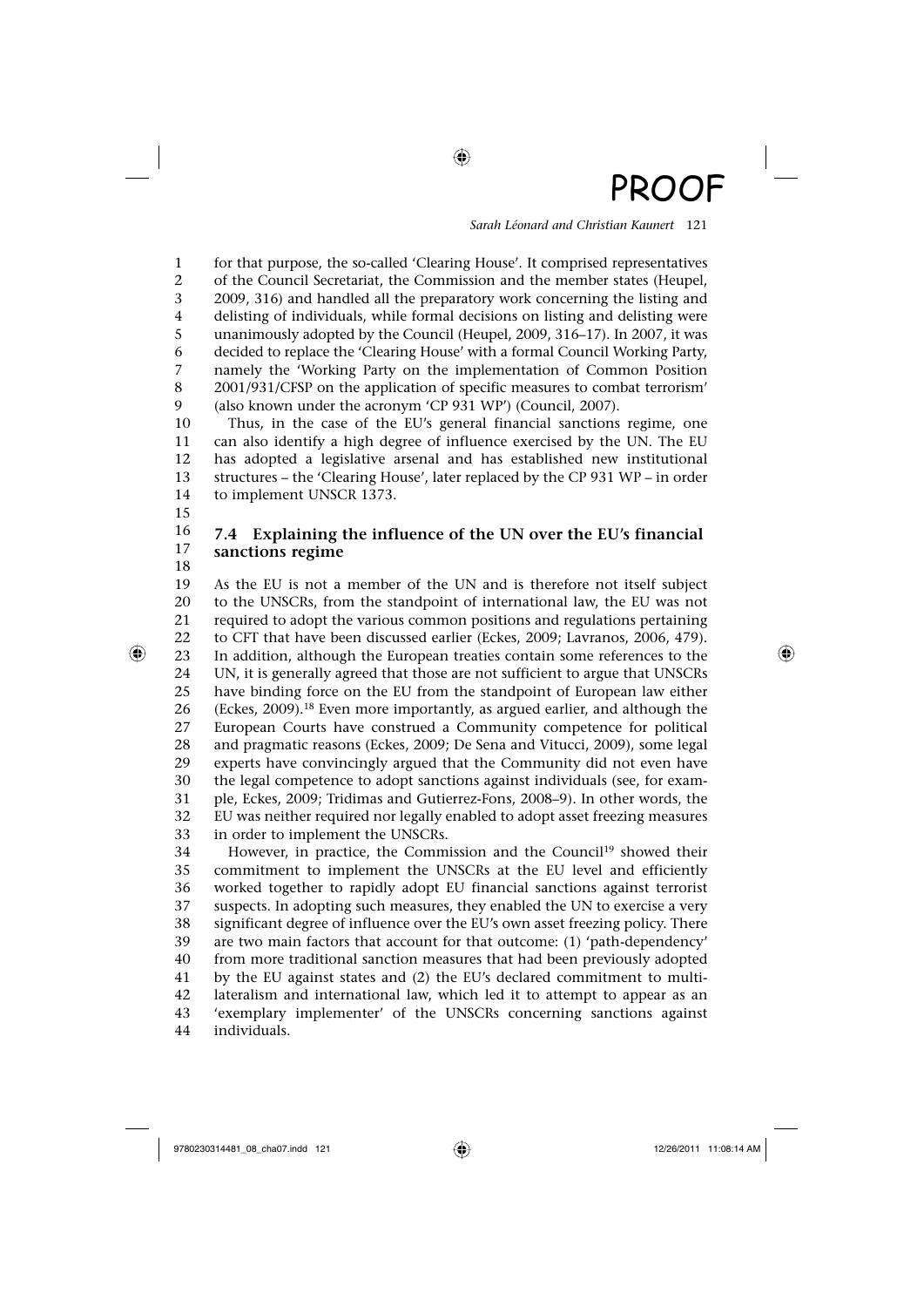#### 122 *Combating the Financing of Terrorism Together?*

First of all, it can be argued that 'path-dependency' from previous EU sanction regimes against states can account to a significant extent for the EU's eagerness to adopt the financial sanctions against terrorist suspects that have been previously examined in order to implement UNSCRs. 'Pathdependency' refers to the idea that 'there are self-reinforcing processes in institutions that make institutional configurations, and hence their policies, difficult to change once a pattern has been established' (Peters, Pierre and AQ3 King, 2005, 1276; see also Pierson, 2000). In other words, there tends to be a replication of institutional configurations, and thereby policy outputs, over time (although during 'formative moments' new priorities may emerge, which will lead to institutional and policy changes). With regard to the case examined here, as mentioned before, the EU had developed the practice of systematically 'transcribing' UNSCRs establishing sanction measures into EU instruments (as well as EC instruments for economic sanctions). As Eling puts it (2007, 114), '[for] the EU, effective implementation of UN Security Council resolutions imposing restrictive measures is an article of faith, predating 9/11 and, indeed, independent of whether a resolution targets terrorist suspects or, say, individuals impeding the peace process in Côte d'Ivoire'. In addition to its commitment to multilateralism, one of the main reasons for which the EC has consistently implemented the UNSCRs imposing economic and financial sanctions, which traditionally targeted states, is the fact that it has exclusive competence with regard to external trade matters (former Article 133 TEC) (Eling, 2007, 108; Lavranos, 2006, 472). This implementation process was even formalized by the Treaty of Maastricht, which entered into force in 1993. It introduced a two step-procedure – first, the adoption of a common position or joint action on the basis of Article 14 TEU or Article 15 TEU within the framework of the Common Foreign and Security Policy (CFSP), before the adoption of operational measures, usually in the form of a regulation, on the basis of Article 301 TEC, as well as Article 60 TEC in the case of financial sanctions (Lavranos, 2006, 472). 1 2 3 4 5 6 7 8  $\mathbf Q$ 10 11 12 13 14 15 16 17 18 19 20 21 22 23 24 25 26 27 28 29 30

⊕

As previously mentioned, institutionalist scholars have argued that policymaking systems tend to replicate institutional configurations, which leads to 'path-dependencies'. From that viewpoint, although the sanctions established by UNSCR 1333 and UNSCR 1373 were qualitatively different in that they targeted individuals, rather than states, the EU approached them in the same manner as it had approached previous sanction measures adopted by the UN and set to implement them in an almost identical fashion. It followed the aforementioned two-step procedure that had been established for the implementation of UN sanctions against states, with a slight change that has been mentioned before, namely the addition of 'residual competence' Article 308 as a legal basis. In the case of the sanctions against the Taliban, Bin Laden and Al Qaeda, path-dependency was strongly facilitated by the fact that these sanction measures were initially 'traditional' sanction measures taken against the state of Afghanistan when the Taliban were still in 31 32 33 34 35 36 37 38 39 40 41 42 43 44

◈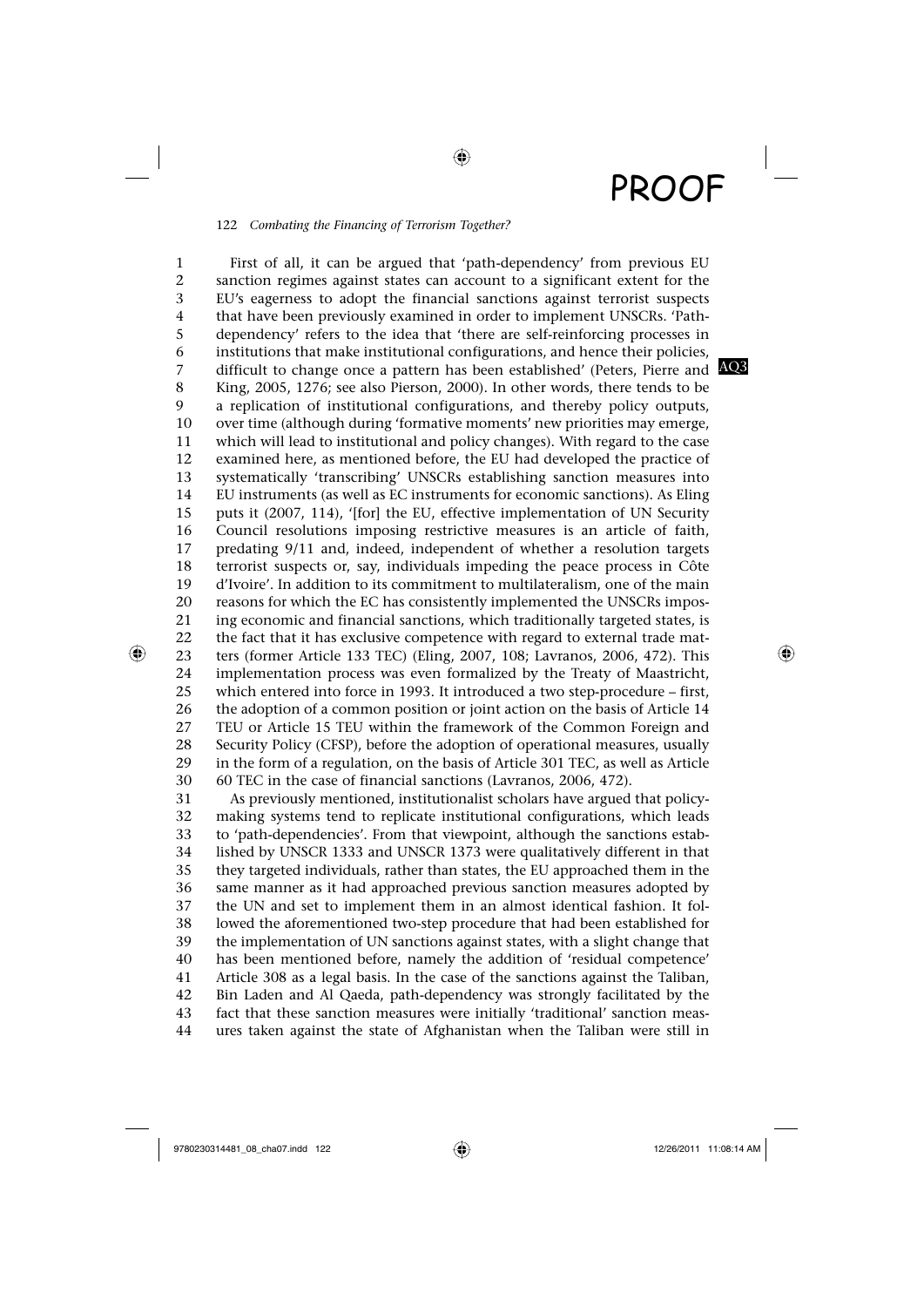*Sarah Léonard and Christian Kaunert* 123

government. Indeed, Common Position 2001/154/CFSP builds upon a series of Common Positions, including Common Position 96/746/CFSP concerning the imposition of an embargo on arms, munitions and military equipment on Afghanistan, which were themselves adopted to implement UNSCRs. In addition to path-dependency from previous sanction measures against states, another important factor accounting for the eagerness of the EU to adopt financial sanctions against terrorist suspects in order to implement the UNSCRs is the EU's declared commitment to multilateralism and international law. This has been stated by the EU on numerous occasions, including in the Commission Communication on 'The European Union and the United Nations: The choice of multilateralism' (Commission, 2003), which was endorsed by the European Council in December 2003 (Council, 2004a). The European Security Strategy (European Union, 2003, 9) – a highly visible and politically important document – also emphasized the commitment of the EU to 'effective multilateralism' and 'to upholding and developing international law', while identifying the 'strengthening of the United Nations' as a 'European priority'. Therefore, it was important for the EU to support the United Nations' actions against terrorism to reinforce the multilateral dimension of the 'War on Terror', especially once the United States showed increasing signs of unilateralism, in particular with regard to military counter-terrorist activities. Also, as a preference for multilateralism and a commitment to international law are important elements of the identity that the EU seeks to project on the international stage (de Búrca, 2010, 45; Manners, 2002; Manners and Whitman, 1998; Manners and Whitman, 2003), it was important for the EU to appear as a 'good implementer' of the UNSCRs concerning the freezing of the assets of terrorist suspects. This concern was heightened by the fact that UNSCR 1373 had also established the CTC in order to scrutinize the actions taken by UN member states in order to implement it. As emphasized by Eling (2007, p. 112), '[in] the early days of the CTC (…) the possibility of some form of enforcement action by the Security Council aiming at those states that did not implement crucial provisions of the resolution did not seem entirely far-fetched', such were the political significance and the priority given to UNSCR 1373 by the United States and its allies, such as the EU. From that standpoint, the adoption of EU financial sanctions in application of the UNSCRs can also be seen as an attempt by the EU to assist those member states that did not have any asset freezing arrangements in place to ensure that they would meet their obligations under the UNSCRs (Eling, 2007, 108; Howell and Co, 2007, 28). 1 2 3 4 5 6 7 8 **9** 10 11 12 13 14 15 16 17 18 19 20 21 22 23 24 25 26 27 28 29 30 31 32 33 34 35 36 37 38 39

⊕

#### **7.5 A brake on the UN's influence over the EU's financial sanction regime: the role of the European courts** 40 41

42

◈

While the Commission and the Council – which had successfully pushed for the implementation of the UNSCRs at the EU level (see also Kaunert 43 44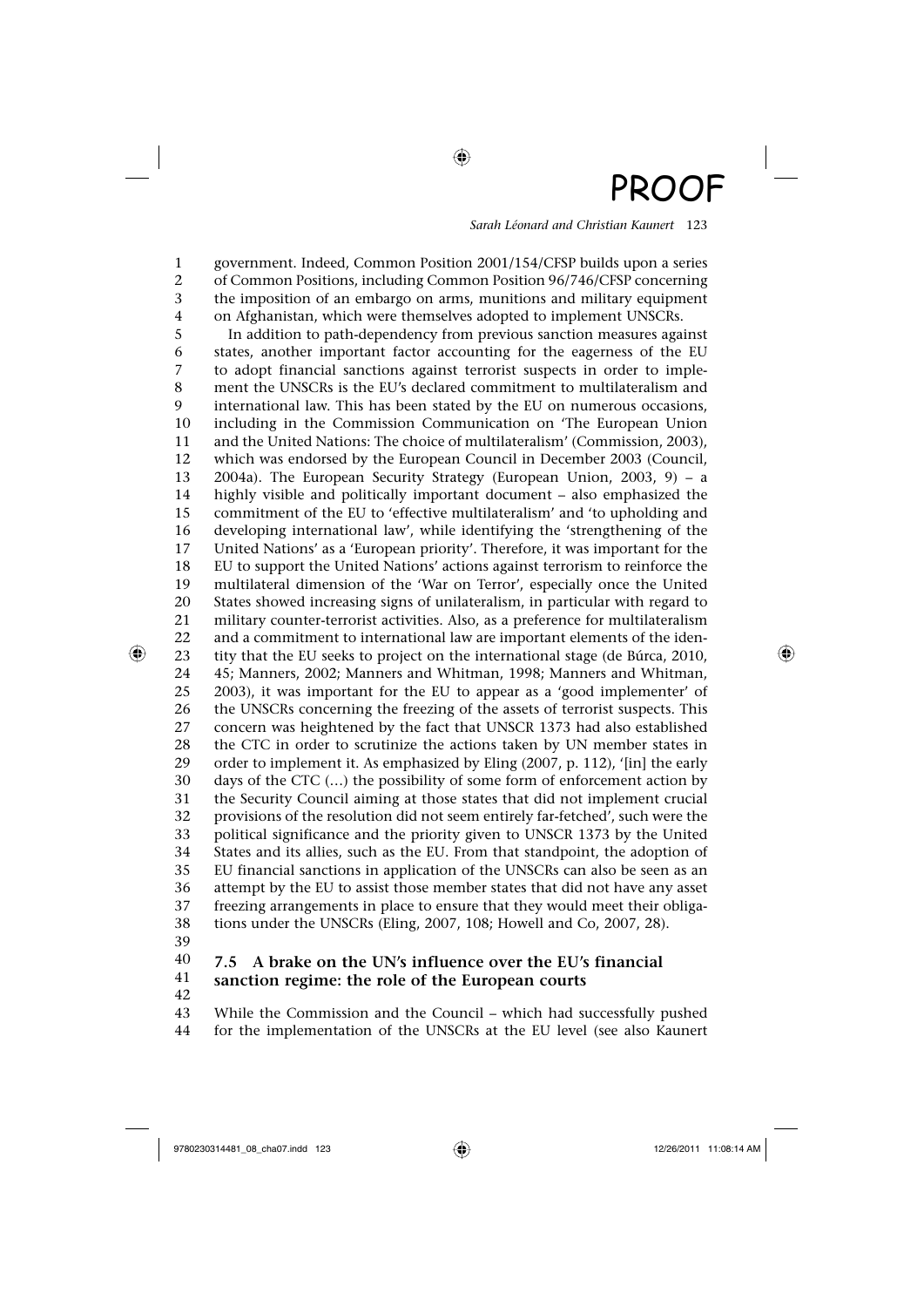#### 124 *Combating the Financing of Terrorism Together?*

and Della Giovanna, 2010), were priding themselves for the swift development of the EU's financial sanctions for counter-terrorism purposes, the European Court of Justice (ECJ) adopted a more critical stance. The most important of its rulings in that respect is that in the appeal decision in *Kadi* (Case C-402/05) *and al Barakaat* (Case C-415/05) in 2008,20 which followed the controversial ruling by the Court of First Instance  $(CFI)^{21}$  in the cases of *Yusuf* and *Al Barakaat International Foundation* (Case T-306/01) and *Kadi* (T-315/01) in 2005. Mr Kadi and Al Barakaat International Foundation were among the persons and entities who had been placed on one of the EU lists of terrorist suspects whose assets should be frozen by the EU member states without delay, as a result of their being included in the 1267 Committee list of suspected terrorists. It is outside the scope of this chapter to consider these various rulings in detail, as they deal with various complex legal issues. They have also proved controversial and have given rise to vigorous scholarly debates, in particular among law specialists.22 This section only aims to examine briefly what the European judicial courts ruled in relation to the matter that concerns us in this chapter, namely the influence of the UN over the EU in the field of financial sanctions against individuals. 1  $\overline{2}$ 3 4 5 6 7 8  $\mathbf Q$ 10 11 12 13 14 15 16 17 18

⊕

The first point to consider is that both the CFI and the ECJ found the Community competent to adopt financial sanctions against individuals suspected of involvement in terrorist activities.<sup>23</sup> This is significant as, had the courts found that the EU did not have the competence to adopt the asset freezing regulations examined before, they would have been annulled. The UNSCRs would then have had to be implemented by the EU member states without any measures being taken at the EU level. This would have meant that the UN would no longer have exercised the influence over the EU's financial sanction measures that it has to date. It is interesting to note that the CFI and the ECJ 'construed a Community competence for individual sanctions' in '(very) different ways' (Eckes, 2009, 125). While several observers found the reasoning of both European courts on this point rather unsound from a legal point of view, it was also acknowledged by some that this 'pragmatism' had 'avoided much tension' and had allowed 'the [EU] political institutions (…) to comply with the necessities of the international co-operation in the fight against terrorism' (Eckes, 2009, 125; see also De Sena and Vitucci, 2009). 19 20 21 22 23 24 25 26 27 28 29 30 31 32 33 34 35

In contrast, the rulings reveal that both courts were not in agreement on the issue of the extent to which the UN should be able to exercise influence over the EU. Evidently, the question was not phrased in those terms by the CFI and the ECJ, but rather in terms of the relationship between the UN's legal order and the Community's legal order. While the applicants were requesting the annulment of the EC regulations on the freezing of assets in so far as they concerned them on the grounds that those breached their fundamental rights, the CFI considered that such financial sanction measures fall outside the scope of judicial review for the most part when they are 36 37 38 39 40 41 42 43 44

◈

◈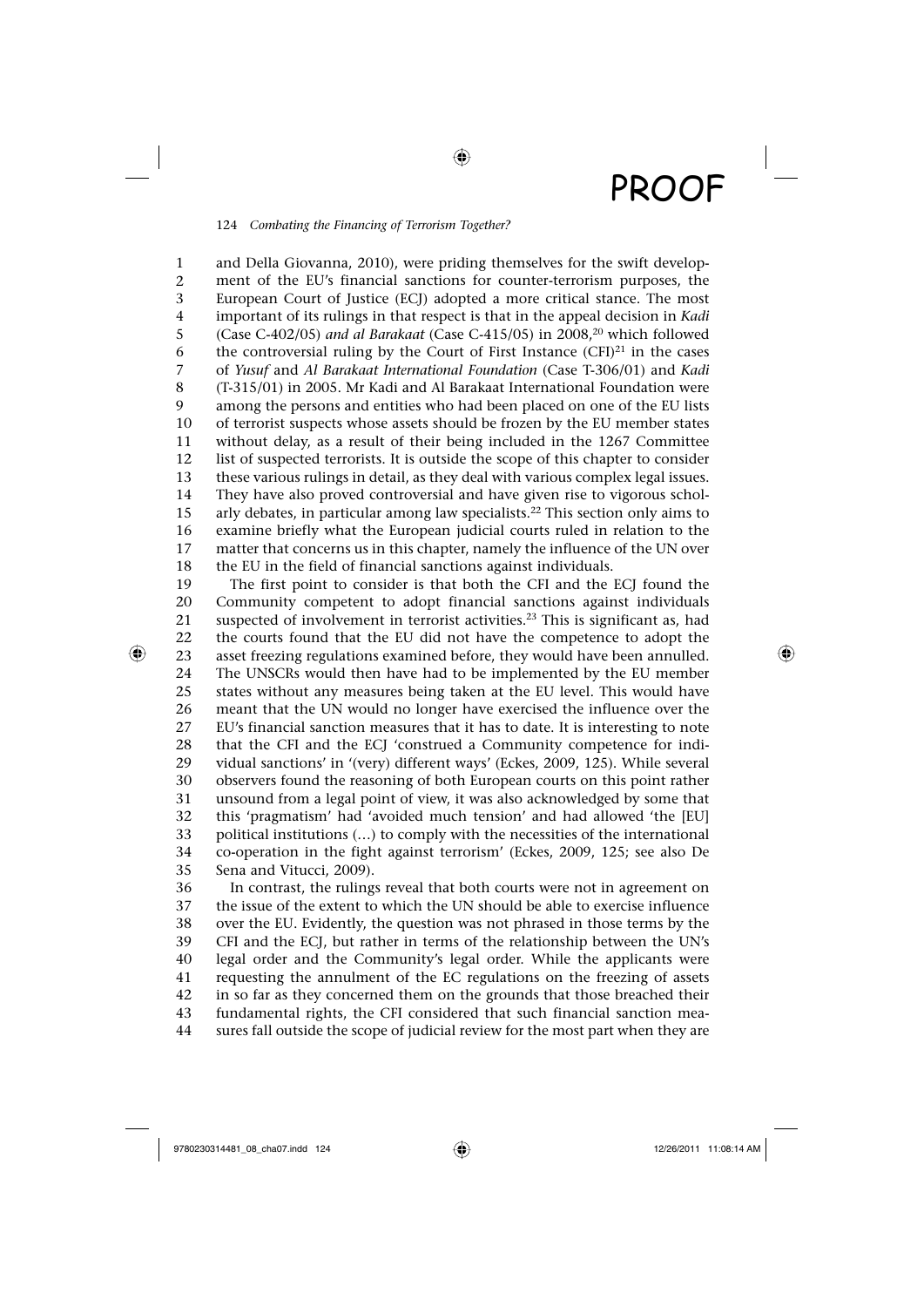*Sarah Léonard and Christian Kaunert* 125

required by UNSCRs. This was a remarkable stance given that the Court was asked to examine a regulation, which is clearly an act of the institutions that it is competent to review (Eeckhout, 2007, 184–5). The CFI mainly justified its position by arguing that any examination of the internal lawfulness of the instruments adopted by the EU to give effect to UNSCRs would amount to an evaluation of the UN lists of terrorist suspects, which evidently falls outside the scope of the CFI's jurisdiction. In other words, the CFI affirmed that obligations under the UN Charter prevail over European law and that, as a matter of principle, Community acts implementing obligations under the UN Charter fall outside the scope of the CFI's jurisdiction.<sup>24</sup> Thus, this ruling of the CFI confirmed the strong influence of the UN over the EU with respect to financial sanctions against individuals. According to the Court, the EU does not have any latitude in adopting sanctions against those previously identified as suspected terrorists by the 1267 Committee. This ruling by the CFI was sharply criticized by legal experts on several grounds, including the limitations that it put on the protection of human rights (see notably Wessel, 2006). 1 2 3 4 5 6 7 8 9 10 11 12 13 14 15 16 17

⊕

It therefore came as no surprise that the ECJ set aside the CFI's ruling on appeal in September 2008. It is not the place to consider in detail the various legal points examined in the ruling. The most important point with regard to the topic examined in this chapter is that the ECJ ruled that the European courts have jurisdiction to review the measures adopted by the Community in order to give effect to UNSCRs, such as the regulations concerning financial sanctions against suspected terrorists. The ECJ emphasized that the European courts are competent to review whether any Community measure respects fundamental rights. In particular, the ECJ stated in paragraph 285 of its judgment that 18 19 20 21 22 23 24 25 26 27

the obligations imposed by an international agreement cannot have the effect of prejudicing the constitutional principles of the EC Treaty, which include the principle that all Community acts must respect fundamental rights, that respect constituting a condition of their lawfulness which it is for the Court to review in the framework of the complete system of legal remedies established by the Treaty. 29 30 31 32 33 34

Thus, the ECJ decided to highlight the autonomy of the Community's legal order *vis-à-vis* the international order. As Nollkaemper (2009, 863) put it, '[the] ECJ positioned itself as a court of a quasi-domestic legal order autonomous from the international legal order, and prioritized its constitutional rights over the commands of the Security Council'. With regard to the matter of the influence of the UN over the EU, this ruling evidently aimed to limit the UN's influence by emphasizing that all the instruments adopted to implement UNSCRs can be subjected to full review under the human rights standards of Community law. This means that, if the European courts find AQ4 35 36 37 38 39 40 41 42 43 44

28

◈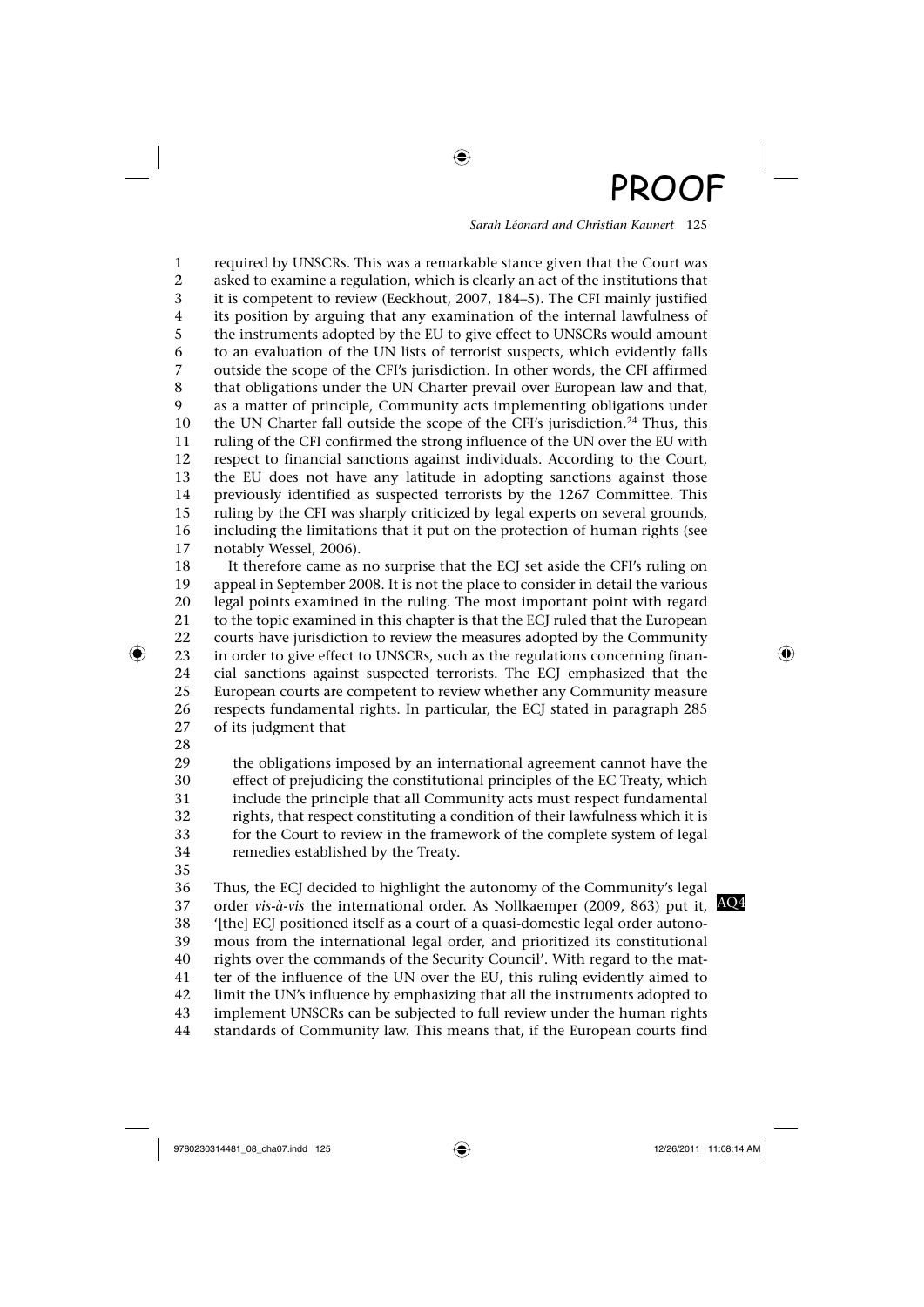#### 126 *Combating the Financing of Terrorism Together?*

that some of the fundamental rights of a person included in the EU lists have been breached, they may<sup>25</sup> be removed from these lists. In the case of the financial sanctions regime against the Taliban, Usama Bin Laden and Al Qaeda, this would therefore lead to a divergence between the 1267 Committee list of suspected terrorists and that used by the EU. Such a scenario shows that the ECJ ruling has limited the influence that the UN can exercise over the EU in the case of the financial sanctions against suspected terrorists. 1  $\overline{2}$ 3 4 5 6 7 8

⊕

This ECJ judgment has been received with mixed reactions. Some observers have welcomed the argument made by the ECJ that a violation of fundamental rights cannot be justified by the fact that it is caused by measures adopted in a wider security context, such as UNSCRs (Halberstam and Stein, 2009; Kunoy and Dawes, 2009; Tridimas, 2009). Some have positively received the emphasis put by the ECJ on the autonomy and the constitutional character of the EC legal order (d'Aspremont and Dopagne, 2008). However, others have been more critical of the ruling. Some have criticized the ECJ for, in their view, disregarding international law and the UN Charter in particular (Goldsmith and Posner, 2008; Hinojosa Martínez, 2008), or at least 'indulging in (…) *ad hoc*, instrumentalist engagement with international law' (de Búrca, 2009, 862). According to de Búrca (2009), in recent years, the ECJ has increasingly emphasized the autonomy of the EC's legal order in rulings relating to international relations. In her view (de Búrca, 2010, 49), this emphasis on the constitutional nature of the Community's legal order and its separation from the international legal order, including the UN, 'has potentially significant implications for the image the EU has long cultivated of itself as an actor which is committed to "effective multilateralism", professing a distinctive allegiance to international law and institutions and seeking to carve out a global role for itself as a normative power'.  $\mathbf Q$ 10 11 12 13 14 15 16 17 18 19 20 21 22 23 24 25 26 27 28

There is little doubt that there will be further judgments by the European courts concerning the EU's financial sanctions against suspected terrorists. Those are likely to address some of the doubts that have been expressed as to the consistency of the ECJ's ruling in the *Kadi* and *Al Barakaat* cases with international law and the European treaties. It is interesting to observe at the moment that the ECJ has rejected the idea of allowing the UN to exercise a high degree of influence over the EU – as it would have done if it had accepted that measures adopted to implement UNSCRs cannot be reviewed in the light of fundamental rights. However, this emphasis on judicial review and the respect of fundamental rights, which has been welcomed by some, has been criticized by others for putting the role of the EU as a 'good implementer' of UNSCRs into question. Thus, while the Commission and the Council have agreed to let the UN exercise a high degree of influence over the EU's financial sanctions regime, mainly because of the EU's pro-multilateralism stance, the ECJ has sought to limit the influence of the UN over the EU by reaffirming the autonomous character of the Community's legal order. 29 30 31 32 33 34 35 36 37 38 39 40 41 42 43 44

◈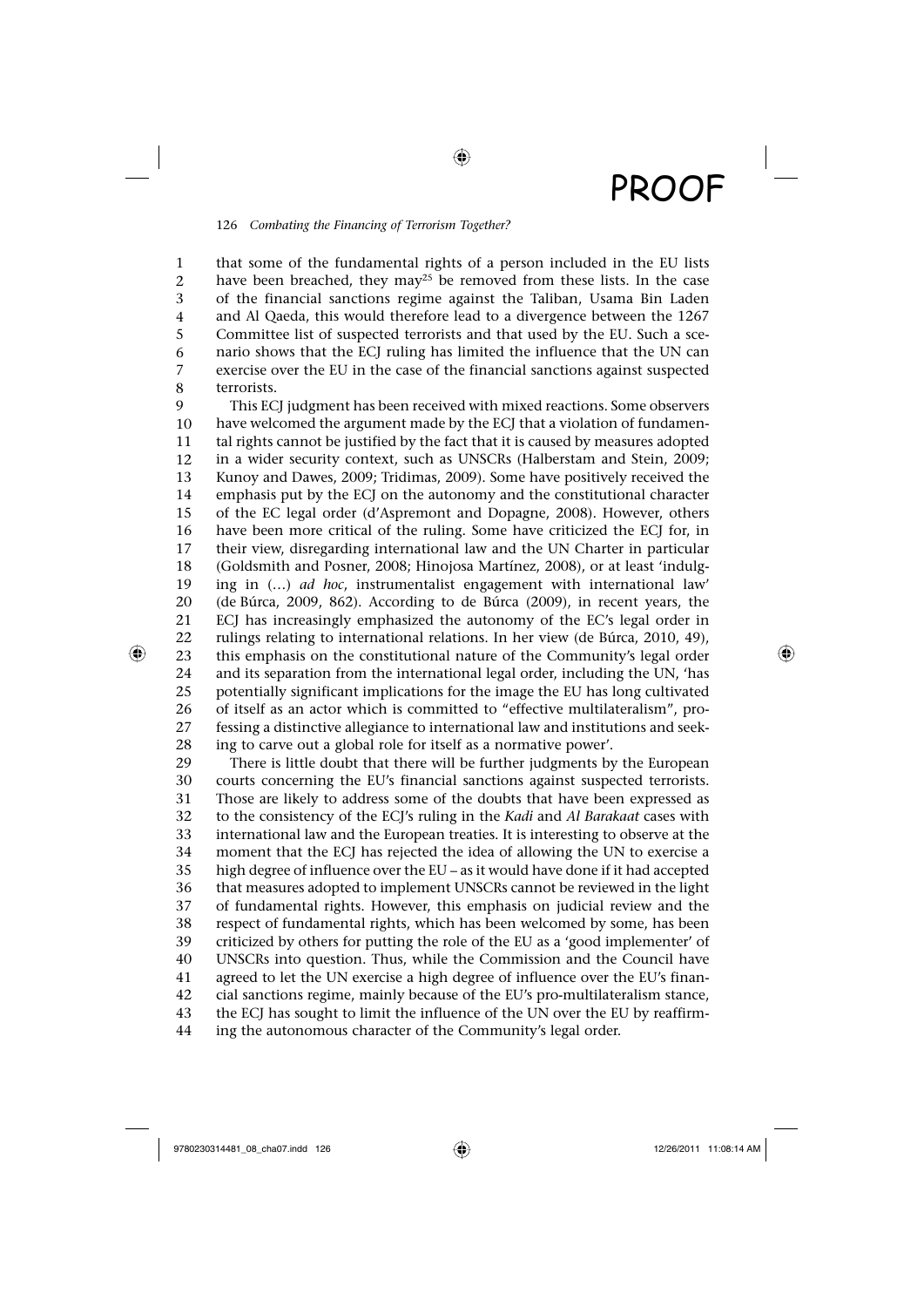*Sarah Léonard and Christian Kaunert* 127

#### **7.6 Conclusion** 1 2

This chapter has examined the influence exercised by the UN over the development of the EU's financial sanctions against suspected terrorists. It has shown that the UN has exercised a high degree of influence over the EU in this policy area, especially with regard to the financial sanctions that have been imposed upon the Taliban, Bin Laden and Al Qaeda. This is particularly remarkable given that the UNSCRs concerning financial sanctions against suspected terrorists are not directly binding on the EU, as it is not a member of the UN, but only on the EU member states. Referring to the theoretical framework developed earlier in this book, this can be identified, overall, as a case of *transformation*. This is evidenced by the adoption of a substantial number of EU instruments setting up financial sanctions, as well as the emergence of new institutional structures, such as the 'Common Position 931 Working Party', which has replaced the more informal 'Clearing House'. This chapter has argued that there have been two main factors accounting for the UN's influence: (1) a path-dependency process from previous state sanctions and (2) the EU's declared commitment to international law and multilateralism. It has also been noted that, while the efficient co-operation between the Commission and the Council to implement the relevant UNSCRs has shown their broad acceptance of the UN's influence in this policy area, the ECJ has proved to be significantly less amenable to it. In a landmark ruling in the *Kadi* and *Al Barakaat* cases, the ECJ has sought to limit the influence of the UN over the EU by reaffirming the autonomy of the Community's legal order from the UN's legal order. From that standpoint, and again with reference to the theoretical framework underpinning this book, it can therefore be argued that the ECJ is engaged in a process of *retrenchment*. Thus, in contrast with the literature that argues that the institutions enabled to significantly constrain behaviour are able to exercise a greater degree of influence, as explained in the introductory chapter, the present case has shown that strong constraints can actually provoke a backlash and a certain degree of resistance to what is perceived as too high an influence from an international institution. However, it is important to emphasize that the issue of the influence of the UN over the EU's financial sanctions regime is not settled yet and is still characterized by a significant level of controversy and uncertainty. It is highly likely that there will be other judgments by the European courts regarding the EU's financial sanction measures against suspected terrorists. In turn, those will have a significant impact on the broader issue of the influence of the UN over the EU. 3 4 5 6 7 8 9 10 11 12 13 14 15 16 17 18 19 20 21 22 23 24 25 26 27 28 29 30 31 32 33 34 35 36 37 38 39

⊕

40 41

◈

#### **Notes** 42

1. Money laundering activities and the financing of terrorism are linked, which explains why some measures target both challenges at the same time. 43 44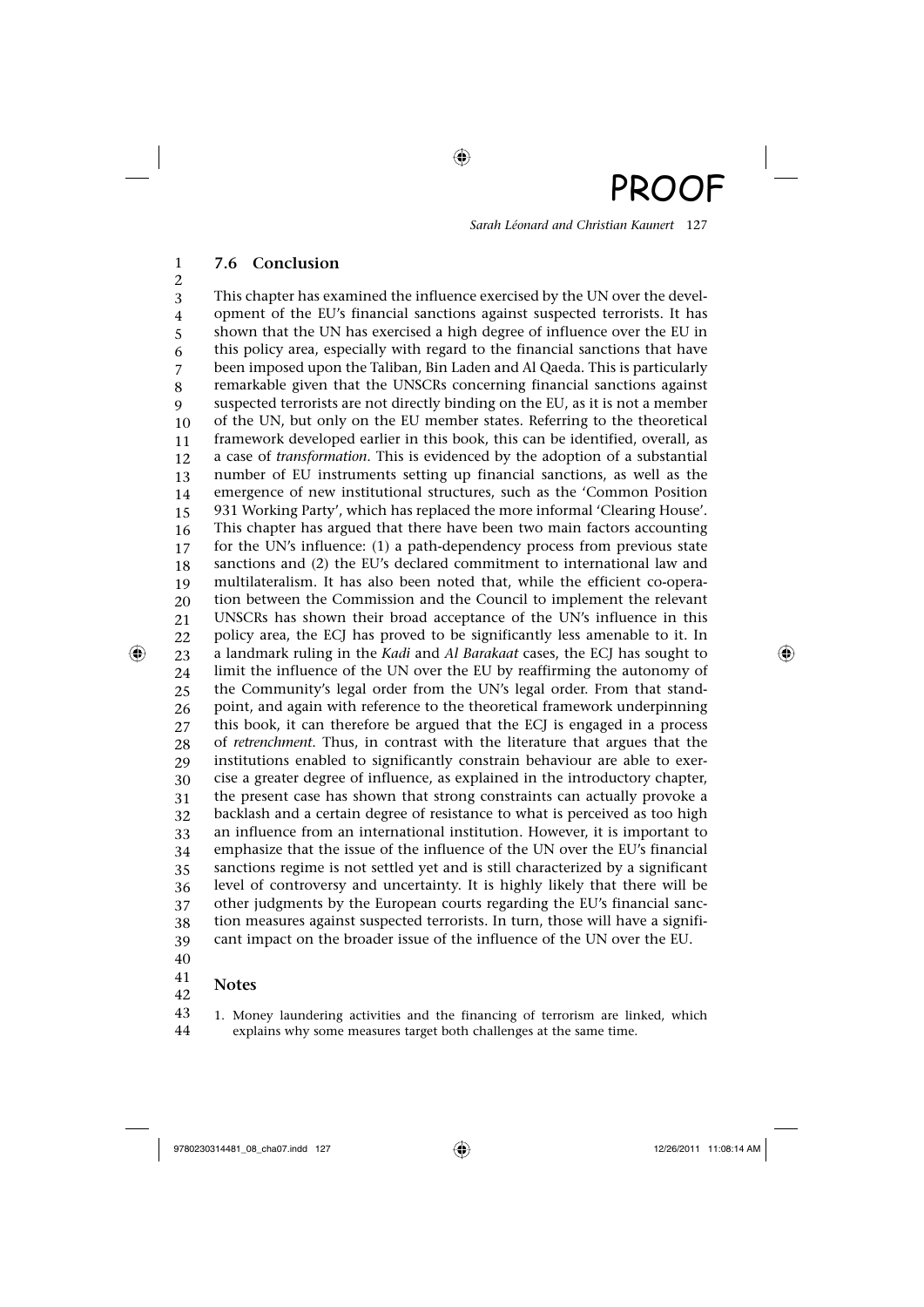⊕

## PROOF

#### 128 *Combating the Financing of Terrorism Together?*

 2. Directive 2005/60/EC of the European Parliament and of the Council of 26 October 2005 on the prevention of the use of the financial system for the purpose of money-laundering and terrorist financing.

 3. The EU has defined 'terrorism' in Council Framework Decision 2002/475/JHA of 13 June 2002 on combating terrorism.

 4. Actually, from a technical point of view, the freezing of funds is not a sanction, as it is a preventive measure that does not rely upon criminal standards (della Cananea, 2009, 514). However, since their inception, asset freezing measures have been widely referred to as 'sanctions' by national governments, the EU, the UN and scholars alike. Therefore, this chapter adopts the same approach and uses the term 'sanction'.

 5. This chapter is strictly concerned with the freezing of assets, which should be distinguished from the confiscation of assets. With regard to the confiscation of assets, the European Union has adopted two main Framework Decisions. The first was Council Framework Decision 2005/212/JHA on Confiscation of Crime-Related Proceeds, Instrumentalities and Property, which was adopted on 24 February 2005 and which stipulates that member states should confiscate 'either wholly or in part, property belonging to a person convicted of an offence (…) which is covered by the Council Framework Decision 2002/475/JHA of 13 June 2002 on combating terrorism'. The second significant Framework Decision was Council Framework Decision 2006/783/JHA of 6 October 2006 on the Application of the Principle of Mutual Recognition to Confiscation Orders, which included provisions concerning the execution by a member state of a confiscation order issued by a Court of another member state. 10 11 12 13 14 15 16 17 18 19 20 21

 6. It is fully acknowledged that the activities of the Financial Action Task Force (FATF) have also influenced the development of the EU's CTF policy (see Bures, 2010). However, it is not possible to include them in the present analysis due to space constraints.

 7. The first of these measures called EU member states to sign and ratify the UN Convention on the financing of terrorism urgently (measure 26). The second called a Joint JHA/ECOFIN Council to rapidly take measures against noncooperative countries and territories identified by the FATF in the light of the fight against terrorism (measure 31) (European Council, 2001b).

 8. The EU's Counter-Terrorism Strategy is based on four pillars: 'prevent', 'protect', 'pursue' and 'respond'. 'Prevent' refers to activities aiming to tackle the root causes of terrorism, while 'protect' concerns activities aiming to decrease the vulnerability of people and infrastructures to terrorist attacks. 'Pursue' refers to the investigation of terrorist activities, while 'respond' concerns the reactions to terrorist attacks (Council of the European Union, 2005b). 29 30 31 32 33 34

 9. Following the entry into force of the Treaty of Maastricht in 1993, which established the EU, there used to be three so-called pillars, namely the EC or 'Community' pillar for matters related to the single market, the Common Foreign and Security Policy (CFSP) pillar for foreign and external security matters, and the Justice and Home Affaire (JHA) pillar for internal security matters. The EC had legal personality, whereas the EU did not. The Treaty of Lisbon abolished the three-pillar structure of the EU (and thereby the EC). Only the EU remains now, which has also been granted legal personality. For the sake of simplicity, this chapter generally refers to the EU, unless it is necessary to distinguish between the EC and the EU for technical reasons. 35 36 37 38 39 40 41 42 43

10. Council Implementing Regulation (EU) No 1285/2009 of 22 December 2009 implementing Article 2(3) of Regulation (EC) No 2580/2001 on specific restrictive 44

9780230314481\_08\_cha07.indd 128 780230314481\_08\_cha07.indd 128 780230314481\_08\_cha07.indd 120

⊕

◈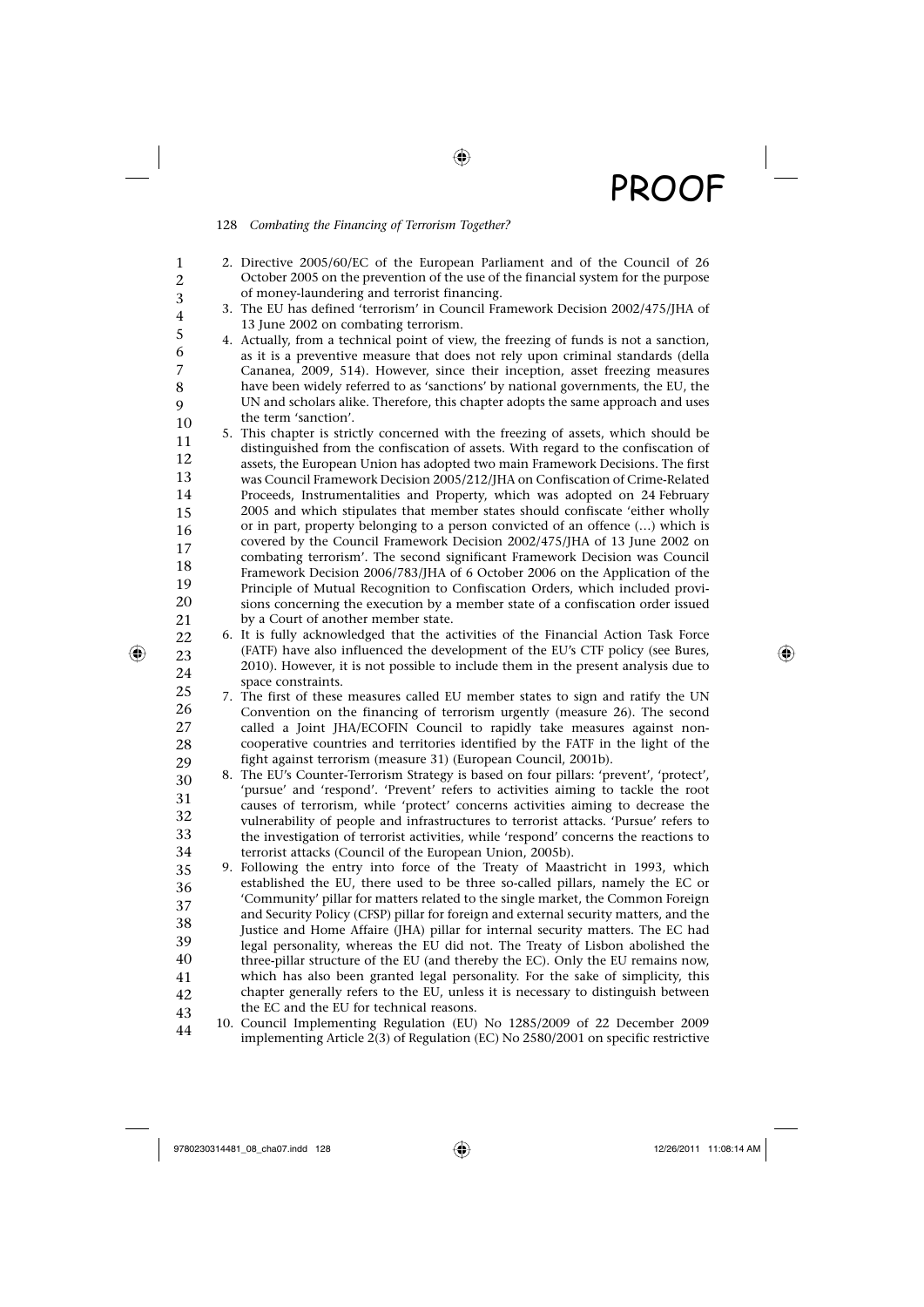# PROOF |-

#### *Sarah Léonard and Christian Kaunert* 129

| $\mathbf 1$      | measures directed against certain persons and entities with a view to combating                                                                                        |
|------------------|------------------------------------------------------------------------------------------------------------------------------------------------------------------------|
| $\boldsymbol{2}$ | terrorism and repealing Regulation (EC) No. 501/2009.                                                                                                                  |
| 3                | 11. Article 215 of the Treaty on the Functioning of the European Union (TFEU) (which                                                                                   |
| 4                | replaces Article 301 TEC) constitutes the legal basis for the financial sanctions against                                                                              |
| 5                | individuals that have been placed on UN lists, such as the list drawn up by the 1267                                                                                   |
| 6                | Committee, while Article 75 TFEU (which replaces Article 60 TEC) provides a legal                                                                                      |
| $\overline{7}$   | basis for the sanctions against individuals that are autonomously listed by the EU.<br>12. For example, according to Ward (2003), only two states – Botswana and the   |
| $\bf 8$          | United Kingdom – had ratified all 12 international instruments aiming to combat                                                                                        |
| 9                | terrorism by the time of the terrorist attacks on 11 September 2001.                                                                                                   |
|                  | 13. Other UNSCRs, such as UNSCRs 1390 and 1455, subsequently confirmed that the                                                                                        |
| 10               | freezing of the assets of the Taliban, Bin Laden and Al Qaeda should be contin-                                                                                        |
| 11               | ued. However, UNSCR 1333 is the most important as it established the financial                                                                                         |
| 12               | sanction measures against Bin Laden and Al Qaeda.                                                                                                                      |
| 13               | 14. This common position complements previous common positions setting out                                                                                             |
| 14               | restrictive measures against the Taliban, such as Common Position 96/746/CFSP                                                                                          |
| 15               | and Common Position 1999/727/CFSP.                                                                                                                                     |
| 16               | 15. UNSCRs adopted under Chapter VII of the UN Charter are binding on all mem-                                                                                         |
| 17               | bers of the UN. States are able to determine how to implement the measures                                                                                             |
| 18               | adopted by the Security Council, but are not free to determine whether (or not)                                                                                        |
| 19               | they implement such measures according to Article 25 of the UN Charter.                                                                                                |
| 20               | 16. Its full name is 'the UN Security Council Committee established pursuant to<br>Resolution 1267 (1999) concerning Al-Qaeda and the Taliban and associated           |
| 21               | individuals and entities'.                                                                                                                                             |
| 22               | 17. However, it is interesting to note that, while this resolution reiterated some of the                                                                              |
|                  | provisions that were part of the previously adopted United Nations International                                                                                       |
| 23               | Convention for the Suppression of the Financing of Terrorism, it 'omitted other                                                                                        |
| 24               | portions of the Convention (such as the explicit reference to other requirements                                                                                       |
| 25               | of international law, including the rights due to persons charged with terrorism-                                                                                      |
| 26               | related offences, the rights of extradited persons, the requisites of international                                                                                    |
| 27               | humanitarian law, and the provisions on judicial dispute settlement)' (Alvarez,                                                                                        |
| 28               | 2003, 875).                                                                                                                                                            |
| 29               | 18. However, some scholars disagree on that point. For example, Wessel (2006, 2)                                                                                       |
| 30               | claims that 'irrespective of the fact that the Community is not a member of the                                                                                        |
| 31               | United Nations and, hence, not directly bound by the UN Charter, it is 'indi-<br>rectly' bound by the UN law as in its constituting treaty it has taken over some of   |
| 32               | its Member States' international competences'. See also Hinojosa Martínez (2008,                                                                                       |
| 33               | 340) and Halberstam and Stein (2009).                                                                                                                                  |
| 34               | 19. The European Parliament did not play any significant role in the development of                                                                                    |
| 35               | the EU's financial sanctions regime, which reflected its marginal position in the                                                                                      |
| 36               | CFSP pillar at the time (Eling, 2007; Peers, 2003).                                                                                                                    |
| 37               | 20. Judgment of the Court of Justice in Joined Cases C-402/05 and C-415/05, 3                                                                                          |
| 38               | September 2008.                                                                                                                                                        |
|                  | 21. Since the entry into force of the Treaty of Lisbon, the EU's judicial authority has                                                                                |
| 39               | been called the 'Court of Justice of the European Union' and consists of the Court                                                                                     |
| 40               | of Justice and the General Court. However, prior to 1 December 2009, the Court                                                                                         |
| 41               | of Justice was officially called the 'Court of Justice of the European Communities'                                                                                    |
| 42               | (or the 'Court of Justice'), but was often referred to as the 'European Court of<br>Justice' (ECJ), while the General Court was known as the 'Court of First Instance' |
| 43               | (CFI). The Court of Justice was responsible for considering the appeals against                                                                                        |
| 44               | judgments of the CFI. As the overwhelming majority of the literature on the EU's                                                                                       |

 $\bigoplus$ 

 $\bigoplus$ 

◈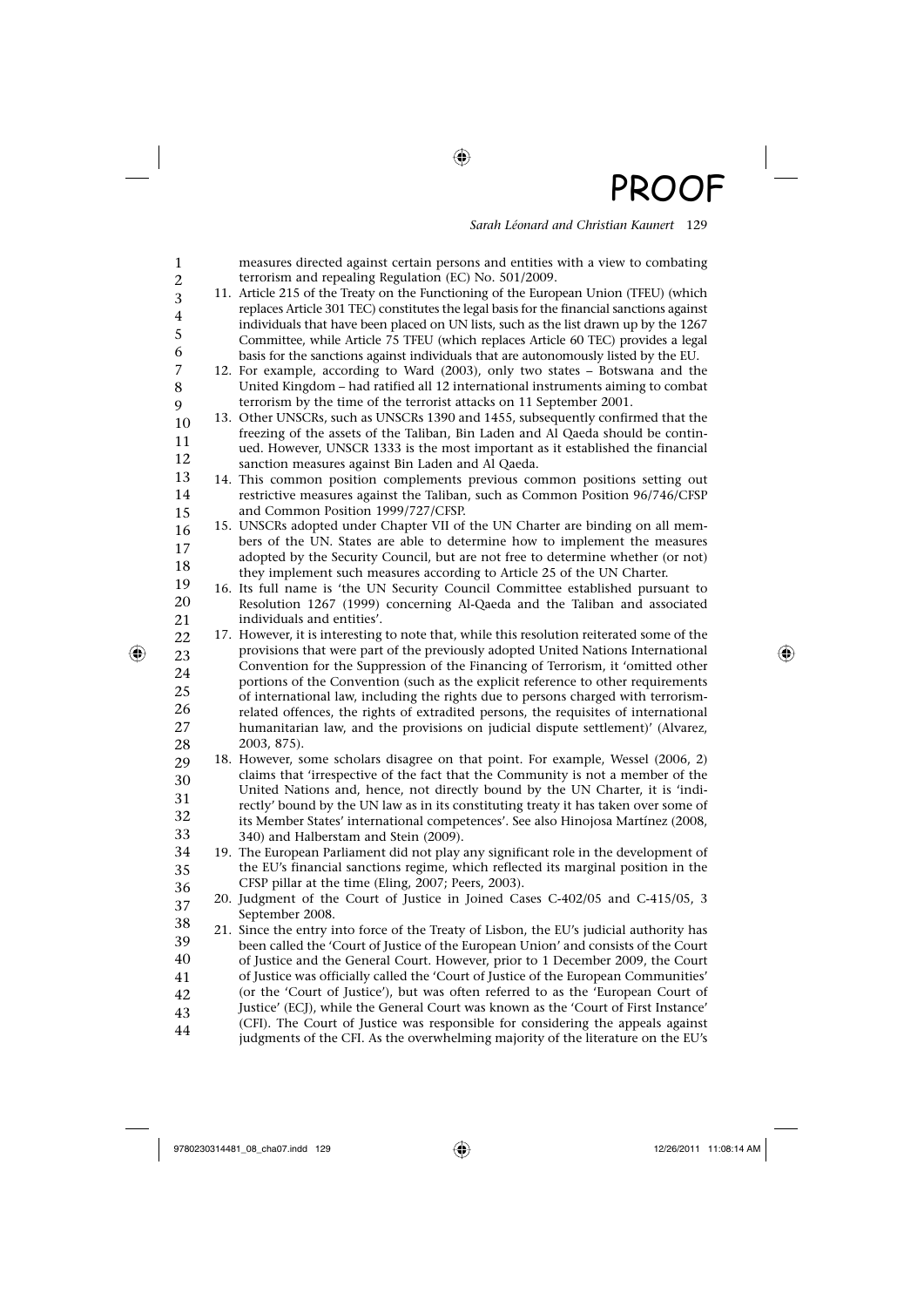⊕

PROOF

#### 130 *Combating the Financing of Terrorism Together?*

◈

financial sanctions regime refers to the ECJ and the CFI, this chapter also uses these acronyms for the sake of clarity. 22. See notably Eeckhout, 2007; Curtin and Eckes, 2008; Hinojosa Martínez, 2008; d'Aspremont and Dopagne, 2008; de Búrca, 2010; della Cananea, 2008–9; De AQ5 Sena and Vitucci, 2009; Eckes, 2008, 2009; Halberstam and Stein, 2009; Kunoy and Dawes, 2009; Nettesheim, 2007; Tridimas, 2009; Tridimas and Gutierrez-Fons, 2008–9; van den Herik and Schrijver, 2008; Wessel, 2008; and Vlcek, AQ6 2007. 23. For its part, the European Commission submitted that it was necessary to adopt EU instruments to ensure a consistent application of the targeted sanctions across the EU territory in order to preserve the free movement of capital within the Community and to avoid distortions of competition. This reasoning was also strongly supported by some member states, such as the United Kingdom, which feared that differences in the application of the freezing of assets among member states would have an impact on free movement of capital in the EU, therefore leading to a risk of distortion of competition (see Judgment of the Court of First Instance, in Case T-315/01, 21 September 2005, paragraphs 73 and 80 in particular). 24. Nevertheless, in paragraph 277 of the judgment, the Court softened this strong stance by declaring itself 'empowered to check, indirectly, the lawfulness of the resolution of the Security Council in question with regard to jus cogens, understood as a body of higher rules of public international law binding on all subjects of international law, including the bodies of the United Nations, and from which no derogation is possible'. 25. 'May' is used on the basis of Mr Kadi's practical experience. Following the ECJ ruling in September 2008, which had annulled the regulation freezing his funds, the European Commission informed Mr Kadi of the reasons for which he had been listed by the UN 1267 Committee and subsequently adopted a new regulation maintaining the freezing of his funds. The Commission stated that it had complied with the judgment of the ECJ by communicating to Mr Kadi the reasons for his listing and granting him an opportunity to comment on these reasons. **References** Acharya, A. (2009), *Targeting Terrorist Financing: International Cooperation and New Regimes* (London: Routledge). Almqvist, J. (2008), 'A Human Rights Critique of European Judicial Review: Counterterrorism Sanctions', *International and Comparative Law Quarterly*, 57, 303–31. Alvarez, J. E. (2003), 'Hegemonic International Law Revisited', *The American Journal of International Law*, 97(4), 873–88. Argomaniz, J. E (2009), 'Post-9/11 Institutionalisation of European Union Counterterrorism: Emergence, Acceleration and Inertia', *European Security*, 18(2), 151–72. Bantekas, I. (2003), 'The International Law of Terrorist Financing', *The American Journal of International Law*, 97(2), 315–33. Biersteker, T. J. and Romaniuk, P. (2004), 'The Return of the State? Financial Reregulation in the Pursuit of National Security after September 11', in J. Tirman (ed.) *The Maze of Fear: Security and Migration after 9/11* (New York: The New Press). Biersteker, T. J., Eckert, S. E., and Romaniuk, P. (2008), 'International Initiatives to Combat the Financing of Terrorism' in T.J. Biersteker and S. E. Eckert (eds) *Countering the Financing of Terrorism* (London: Routledge).  $AO7$ 10 11 12 13 14 15 16 17 18 19 20 21 22 23 24 25 26 27 28 29 30 31 32 33 34 35 36 37 38 39 40 41 42 43 44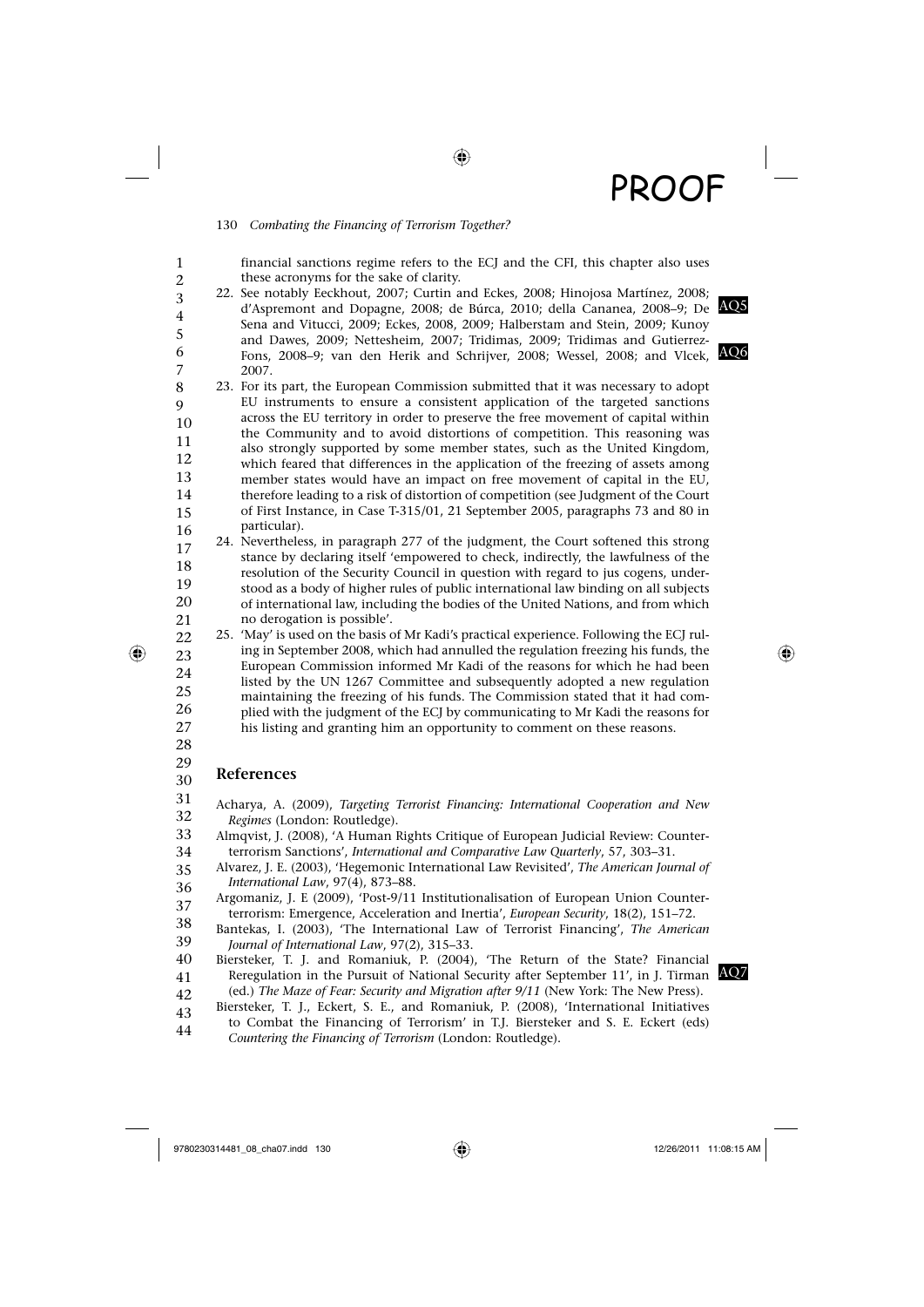$\begin{array}{c} \hline \end{array}$ 

 $\bigoplus$ 

*Sarah Léonard and Christian Kaunert* 131

| $\mathbf{1}$<br>$\boldsymbol{2}$<br>3<br>4<br>$\sqrt{5}$<br>6<br>$\boldsymbol{7}$ | Boulden, J. (2008), 'The Security Council and Terrorism', in V. Lowe, A. Roberts,<br>J. Welsh and D. Zaum (eds) The United Nations Security Council and War: The<br>Evolution of Thought and Practice since 1945 (Oxford: Oxford University Press).<br>Bures, O. (2010), 'EU's Fight against Terrorist Finances: Internal Shortcomings and<br>Unsuitable External Models', Terrorism and Political Violence, 22, 418-37.<br>Cameron, I. (2003), 'European Union Anti-terrorist Blacklisting', Human Rights Law<br>Review, 3, 225-56.<br>Cameron, I., Andersson, T. and Nordback, K. (2003), 'EU Blacklisting: The Renaissance |  |
|-----------------------------------------------------------------------------------|-------------------------------------------------------------------------------------------------------------------------------------------------------------------------------------------------------------------------------------------------------------------------------------------------------------------------------------------------------------------------------------------------------------------------------------------------------------------------------------------------------------------------------------------------------------------------------------------------------------------------------|--|
| 8                                                                                 | of Imperial Power, but on a Global Scale', European Business Law Review, 14(2),                                                                                                                                                                                                                                                                                                                                                                                                                                                                                                                                               |  |
| 9<br>$10\,$                                                                       | $111 - 41.$<br>Clunan, A. L. (2007), 'U.S. and International Responses to Terrorist Financing',                                                                                                                                                                                                                                                                                                                                                                                                                                                                                                                               |  |
| 11                                                                                | in J. K. Giraldo and H. A. Trinkunas (eds) Terrorism Financing and State Response                                                                                                                                                                                                                                                                                                                                                                                                                                                                                                                                             |  |
| $12\,$                                                                            | (Stanford: Stanford University Press).<br>Commission (2003), Communication of the European Commission to the Council and TO AQ8                                                                                                                                                                                                                                                                                                                                                                                                                                                                                               |  |
| 13                                                                                | the European Parliament. The European Union and the United Nations: The Choice of                                                                                                                                                                                                                                                                                                                                                                                                                                                                                                                                             |  |
| 14                                                                                | Multilateralism, COM 2003 (526), 10 September 2003.                                                                                                                                                                                                                                                                                                                                                                                                                                                                                                                                                                           |  |
| 15                                                                                | Cortright, D. and Lopez, G. A. (eds) (2007), Uniting Against Terror: Cooperative<br>Nonmilitary Responses to the Global Terrorist Threat (Cambridge, MA: MIT Press).                                                                                                                                                                                                                                                                                                                                                                                                                                                          |  |
| 16<br>17                                                                          | Cortright, D., Lopez, G. A., Millar, A. and Gerber-Stellingwerf, L (2007), 'Global                                                                                                                                                                                                                                                                                                                                                                                                                                                                                                                                            |  |
| 18                                                                                | Cooperation against Terrorism: Evaluating the United Nations Counter-Terrorism                                                                                                                                                                                                                                                                                                                                                                                                                                                                                                                                                |  |
| 19                                                                                | Committee', in D. Cortright and G. A. Lopez (eds.) Uniting Against Terror: Cooperative                                                                                                                                                                                                                                                                                                                                                                                                                                                                                                                                        |  |
| 20                                                                                | Nonmilitary Responses to the Global Terrorist Threat (Cambridge, MA: MIT Press).<br>Council (2001), Council Common Position of 27 December 2001 on combating terror-                                                                                                                                                                                                                                                                                                                                                                                                                                                          |  |
| 21                                                                                | ism (2001/930/CFSP), Official Journal of the European Communities L 344/90, 28                                                                                                                                                                                                                                                                                                                                                                                                                                                                                                                                                |  |
| 22                                                                                | December 2001.                                                                                                                                                                                                                                                                                                                                                                                                                                                                                                                                                                                                                |  |
| 23                                                                                | Council (2004a), Presidency Conclusions of the Brussels European Council, 12–13                                                                                                                                                                                                                                                                                                                                                                                                                                                                                                                                               |  |
| 24                                                                                | December 2003, Doc. 5381/04, 5 February 2004.                                                                                                                                                                                                                                                                                                                                                                                                                                                                                                                                                                                 |  |
| 25                                                                                | Council (2004b), EU Plan of Action on Combating Terrorism, Doc. 10586/04, 15 June AQ9<br>2004.                                                                                                                                                                                                                                                                                                                                                                                                                                                                                                                                |  |
| $26\,$                                                                            | Council (2005a), Presidency Conclusions of the Brussels European Council, 16-17                                                                                                                                                                                                                                                                                                                                                                                                                                                                                                                                               |  |
| 27                                                                                | December 2005, Doc.16238/1/04 REV 1, 1 February 2005.                                                                                                                                                                                                                                                                                                                                                                                                                                                                                                                                                                         |  |
| $28\,$                                                                            | Council (2005b), The European Union Counter-Terrorism Strategy, Doc. 14469/4/05, 30                                                                                                                                                                                                                                                                                                                                                                                                                                                                                                                                           |  |
| 29                                                                                | November 2005.                                                                                                                                                                                                                                                                                                                                                                                                                                                                                                                                                                                                                |  |
| 30                                                                                | Council (2007), 'I' Item Note: Fight against the Financing of Terrorism - Implementation of<br>Common Position 2001/931/CFSP, Doc. 10826/07, 21 June 2007.                                                                                                                                                                                                                                                                                                                                                                                                                                                                    |  |
| 31                                                                                | Council (2008), Revised Strategy on Terrorist Financing, Doc. 11778/1/08 REV 1, 17 July                                                                                                                                                                                                                                                                                                                                                                                                                                                                                                                                       |  |
| 32                                                                                | 2008.                                                                                                                                                                                                                                                                                                                                                                                                                                                                                                                                                                                                                         |  |
| 33                                                                                | Curtin, D. and Eckes, C. (2008), 'The <i>Kadi</i> Case: Mapping the Boundaries between                                                                                                                                                                                                                                                                                                                                                                                                                                                                                                                                        |  |
| 34                                                                                | the Executive and the Judiciary in Europe', International Organizations Law Review,                                                                                                                                                                                                                                                                                                                                                                                                                                                                                                                                           |  |
| 35                                                                                | $5, 365 - 9.$                                                                                                                                                                                                                                                                                                                                                                                                                                                                                                                                                                                                                 |  |
| 36                                                                                | D'Aspremont, J. and Dopagne, F. (2008), 'Kadi: The ECJ's Reminder of the Elementary<br>Divide between Legal Orders', International Organizational Law Review, 5, 371–9.                                                                                                                                                                                                                                                                                                                                                                                                                                                       |  |
| 37                                                                                | De Búrca, G. (2009), 'The European Courts and the Security Council: Between                                                                                                                                                                                                                                                                                                                                                                                                                                                                                                                                                   |  |
| $38\,$                                                                            | Dédoublement Fonctionnel and Balancing of Values: Three Replies to Pasquale De                                                                                                                                                                                                                                                                                                                                                                                                                                                                                                                                                |  |
| 39                                                                                | Sena and Maria Chiara Vitucci', The European Journal of International Law, 20(3),                                                                                                                                                                                                                                                                                                                                                                                                                                                                                                                                             |  |
| 40                                                                                | $853 - 62.$                                                                                                                                                                                                                                                                                                                                                                                                                                                                                                                                                                                                                   |  |
| 41                                                                                | De Búrca, G. (2010), 'The European Court of Justice and the International Legal Order                                                                                                                                                                                                                                                                                                                                                                                                                                                                                                                                         |  |
| 42                                                                                | after Kadi', Harvard International Law Journal, 51(1), 1-49.                                                                                                                                                                                                                                                                                                                                                                                                                                                                                                                                                                  |  |
| 43                                                                                | De Sena, P. and Vitucci, M. C. (2009), 'The European Courts and the Security Council:<br>Between "Dédoublement Fonctionnnel" and the Balancing of Values', The European                                                                                                                                                                                                                                                                                                                                                                                                                                                       |  |
| 44                                                                                | Journal of International Law, 20(1), 193-228.                                                                                                                                                                                                                                                                                                                                                                                                                                                                                                                                                                                 |  |

 $\bigoplus$ 

 $\bigoplus$ 

9780230314481\_08\_cha07.indd 131 780230314481\_08:15 AM 2/26/2011 11:08:15 AM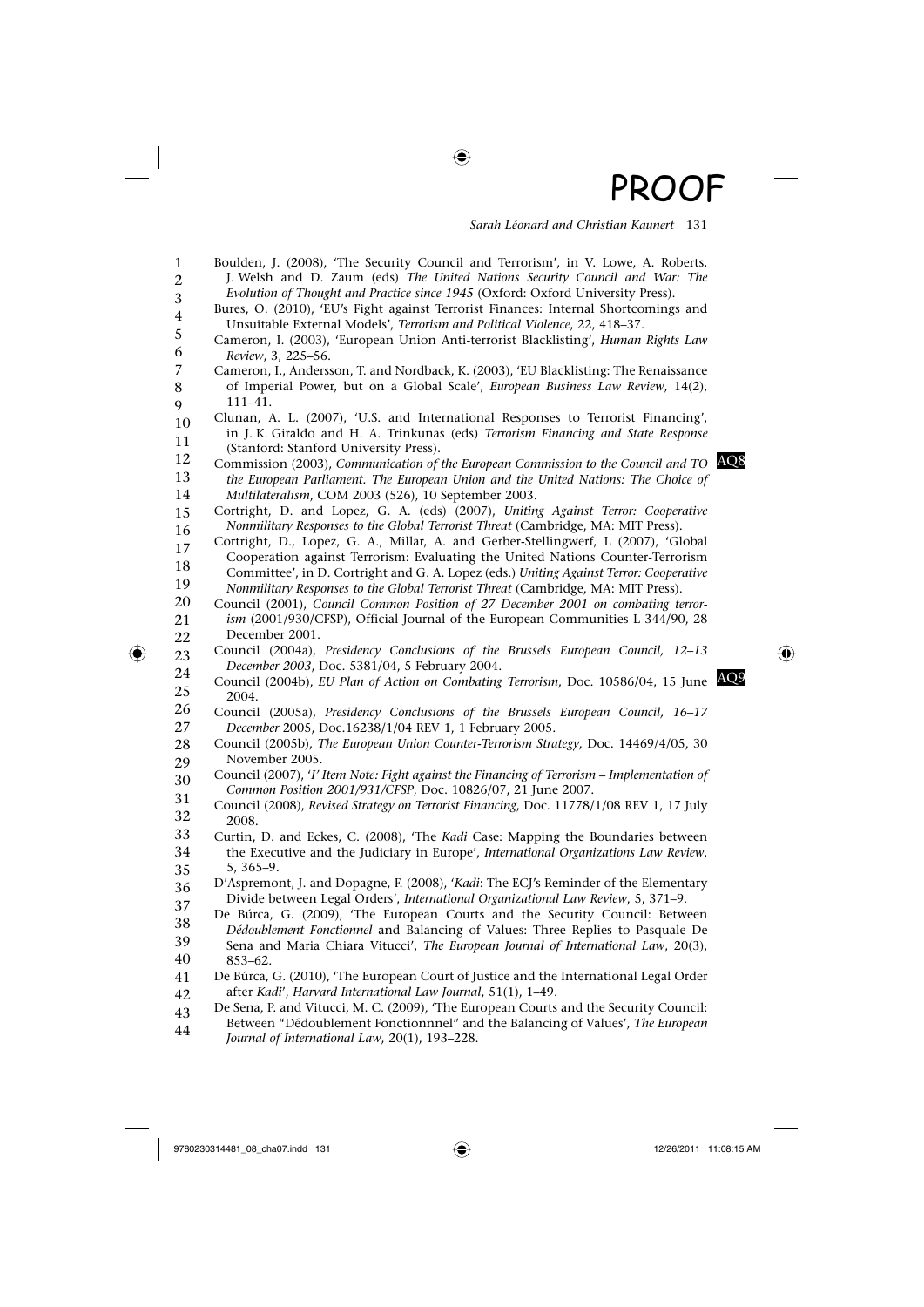#### 132 *Combating the Financing of Terrorism Together?*

Della Cananea, G. (2009), 'Global Security and Procedural Due Process of Law between the United Nations and the European Union: *Yassin Abdullah Kadi and Al Barakaat International Foundation v. Council*', *Columbia Journal of European Law*, 15(3), 511–30. Dhanapala, J. (2005), 'The United Nations' Response to 9/11', *Terrorism and Political Violence*, 17, 17–23. Draghici, C. (2009), 'International Organisations and Anti-Terrorist Sanctions: No Accountability for Human Rights Violations?', *Critical Studies on Terrorism*, 2(2), 293–312. Eckes, C. (2008), 'Judicial Review of European Anti-Terrorism Measures: The *Yusuf* and *Kadi* Judgments of the Court of First Instance', *European Law Journal*, 14(1): 74–92. Eckes, C. (2009), *EU Counter-terrorist Policies and Fundamental Rights: The Case of Individual Sanctions* (Oxford: Oxford University Press). Eeckhout, P. (2007), 'Community Terrorism Listings, Fundamental Rights, and UN Security Council Resolutions. In Search of the Right Fit', *European Constitutional Law Review*, 3, 183–206. Eling, K. (2007), 'The EU, Terrorism and Effective Multilateralism', in D. Spence (ed.) *The European Union and Terrorism* (London: John Harper). European Council (2001a), *Conclusions and Plan of Action of the Extraordinary European Council Meeting on 21 September 2001*, 21 September 2001. Doc. SN 140/01. European Council (2001b), *Anti-Terrorism Roadmap*, 26 September 2001. Doc. SN 4019/01. European Council (2004), *Declaration on Combating Terrorism*, 25 March 2005, available at http://www.consilium.europa.eu/uedocs/cms\_data/docs/pressdata/en/ ec/79637.pdf, accessed 1 September 2010. European Parliament (2009), *Overview of European and International Legislation on Terrorist Financing*, Study. Brussels: European Parliament, Directorate-General for Internal Policies, Policy Department C. Flynn, E. J. (2007), 'The Security Council's Counter-terrorism Committee and Human Rights', *Human Rights Law Review*, 7(2), 371–84. Foot, R. (2007), 'The United Nations, Counter Terrorism, and Human Rights: Institutional Adaptation and Embedded Ideas', *Human Rights Quarterly*, 29(2), 489–514. Gardner, K. L. (2007), 'Terrorism Defanged: The Financial Action Task Force and International Efforts to Capture Terrorist Finances', in D. Cortright and G. A. Lopez (eds) *Uniting Against Terror: Cooperative Nonmilitary Responses to the Global Terrorist Threat* (Cambridge, MA: MIT Press). Goldsmith, J. and Posner, E. (2008), 'Does Europe Believe in International Law?', *The Wall Street Journal*, 25 November 2008. Guild, E. (2008), 'The Uses and Abuses of Counter-Terrorism Policies in Europe: The Case of the "Terrorist Lists"', *Journal of Common Market Studies*, 46(1), 173–93. Halberstam, D. and Stein, E. (2009), 'The United Nations, the European Union, and the King of Sweden: Economic Sanctions and Individual Rights in a Plural World Order', *Common Market Law Review*, 46, 13–72. Heng, Y.-K. and McDonagh, K. (2008), 'The Other War on Terror Revealed: Global Governmentality and the Financial Action Task Force's Campaign Against Terrorist Financing', *Review of International Studies*, 34, 553–73. Heupel, M. (2009), 'Multilateral Sanctions against Terror Suspects and the Violation of Due Process Standards', *International Affairs*, 85(2), 307–21. Hinojosa Martínez, L. M. (2008), 'Bad Law for Good Reasons: The Contradictions of 1  $\mathfrak{D}$ 3 4 5 6 7 8  $\mathbf Q$ 10 11 12 13 14 15 16 17 18 19 20 21 22 23 24 25 26 27 28 29 30 31 32 33 34 35 36 37 38 39 40 41 42 43 44

⊕

◈

the *Kadi* Judgment', *International Organizations Law Review*, 5, 339–57.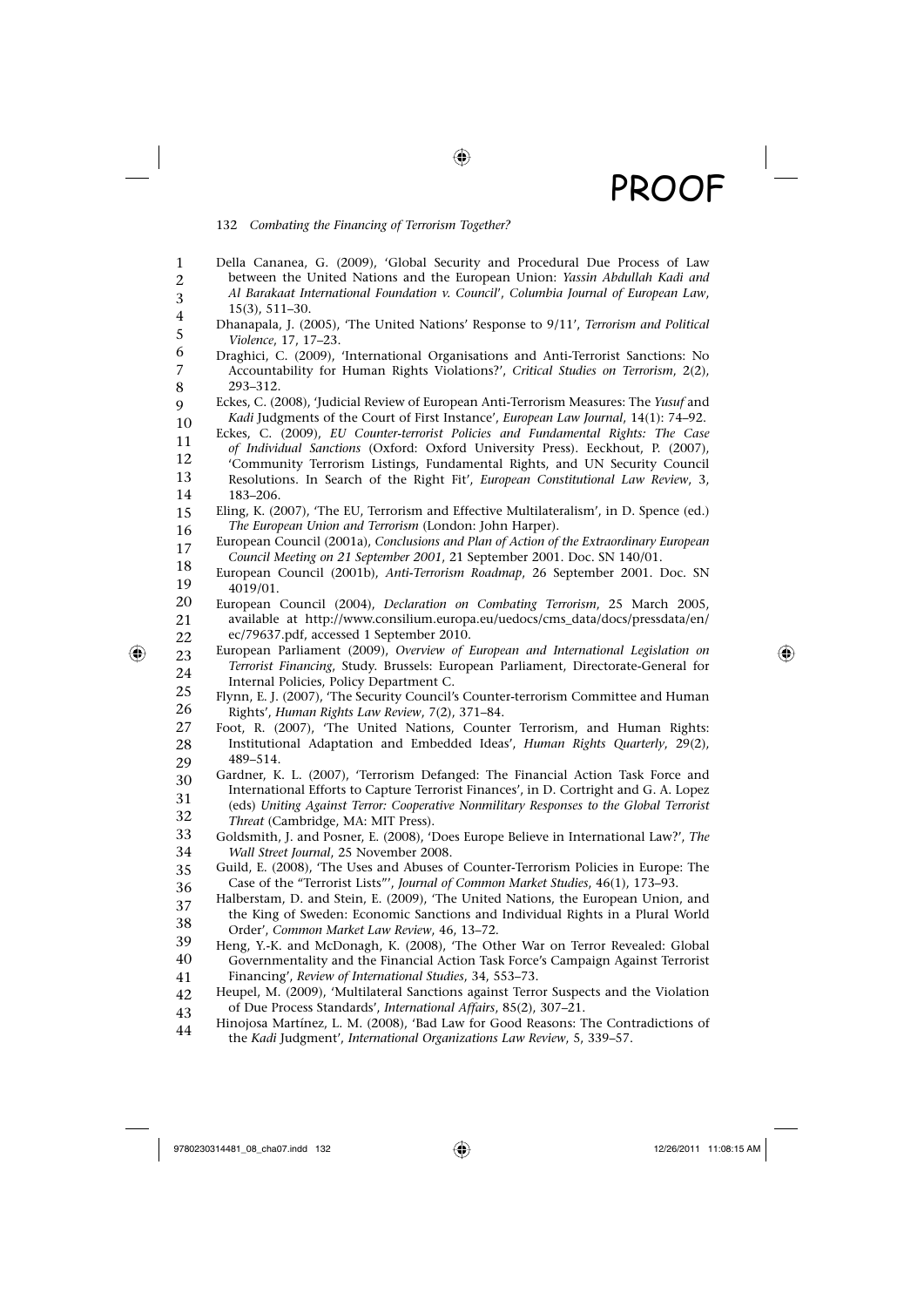#### *Sarah Léonard and Christian Kaunert* 133

◈

1 Howell, J. and Co. (2007), *Independent Scrutiny: The EU's Efforts in the Fight against* **AQ10** *Terrorist Financing in the Context of the Financial Action Task Force's Nine Special Recommendations and the EU Counter Terrorist Financing Strategy*, Report ordered by the European Commission, 1 February 2007. Kaunert, C. (2007), '"Without the Power of Purse or Sword": The European Arrest Warrant and the Role of the Commission', *Journal of European Integration*, 29(4), 387–404. Kaunert, C. (2010a), 'The External Dimension of EU Counter-terrorism Relations: Competences, Interests and Institutions', *Terrorism and Political Violence*, 22(1), 41–61. Kaunert, C. (2010b), 'Europol and EU Counter-terrorism: International Security Actorness in the External Dimension?', *Studies in Conflict and Terrorism*, 33(7), 652–71. Kaunert, C. and Della Giovanna, M. (2010), 'Post 9/11 EU Counter-terrorist Financing Cooperation: Differentiating Supranational Policy Entrepreneurship by the Commission and the Council Secretariat', *European Security*, 19(2), 275–95. Kunoy, B. and Dawes, A. (2009), 'Plate Tectonics in Luxembourg: The *Ménage à Trois* Between EC Law, International Law and the European Convention on Human Rights Following the UN Sanctions Cases', *Common Market Law Review*, 46, 73–104. Lavranos, N. (2006), 'Judicial Review of UN Sanctions by the Court of First Instance', *European Foreign Affairs Review*, 11, 471–90. Manners, I. (2002), 'Normative Power Europe: A Contradiction in Terms?', *Journal of Common Market Studies*, 40(2), 235–58. Manners, I. and Whitman, R. (1998), 'Towards Identifying the International Identity of the European Union: A Framework for Analysis of the European Union's Network of Relations', *Journal of European Integration*, 21(2), 231–49. Manners, I. and Whitman, R. (2003), 'The "Difference Engine": Constructing and Representing the International Identity of the European Union', *Journal of European Public Policy*, 10(3), 380–404. Mendelsohn, B. (2009), *Combating Jihadism: American Hegemony and Interstate Cooperation in the War on Terrorism* (Chicago: The University of Chicago Press). Nettesheim, M. (2007), 'UN Sanctions Against Individuals: A Challenge to the Architecture of European Union Governance', *Common Market Law Review*, 44, 567–600. Nollkaemper, A. (2008), 'The European Courts and the Security Council: Between "Dédoublement Fonctionnnel" and the Balancing of Values: – Three Replies to Pasquale De Sena and Maria Chiara Vitucci', *European Journal of International Law*, 20(3), 853–87. Olivier, C. (2004), 'Human Rights Law and International Fight against Terrorism: Could Security Council Regulations Impact on States' Obligations under International Human Rights Law?', *Nordic Journal of International Law*, 73(4), 399–419. Peers, S. (2003), 'EU Responses to Terrorism', *International Comparative Law Quarterly*, 52, 227–43. Pierson, P. (2000), 'Increasing Returns, Path Dependence and the Study of Politics', *American Political Science Review*, 94(1), 251–66. Rees, W. (2004), 'Combating Terrorism in Transatlantic Relations', in D. Mahncke, W. Rees and W. C. Thompson (eds) *Redefining Transatlantic Security Relations: The Challenge of Change* (Manchester: Manchester University Press). Richard, A. C. (2005), *Fighting Terrorist Financing: Transatlantic Cooperation and International Institutions* (Washington, DC: Centre for Transatlantic Relations, The John Hopkins University). Romaniuk, P. (2010), *Multilateral Counter-Terrorism: The Global Politics of Cooperation and Contestation* (London: Routledge). 2 3 4 5 6 7 8 **9** 10 11 12 13 14 15 16 17 18 19 20 21 22 23 24 25 26 27 28 29 30 31 32 33 34 35 36 37 38 39 40 41 42 43 44

⊕

◈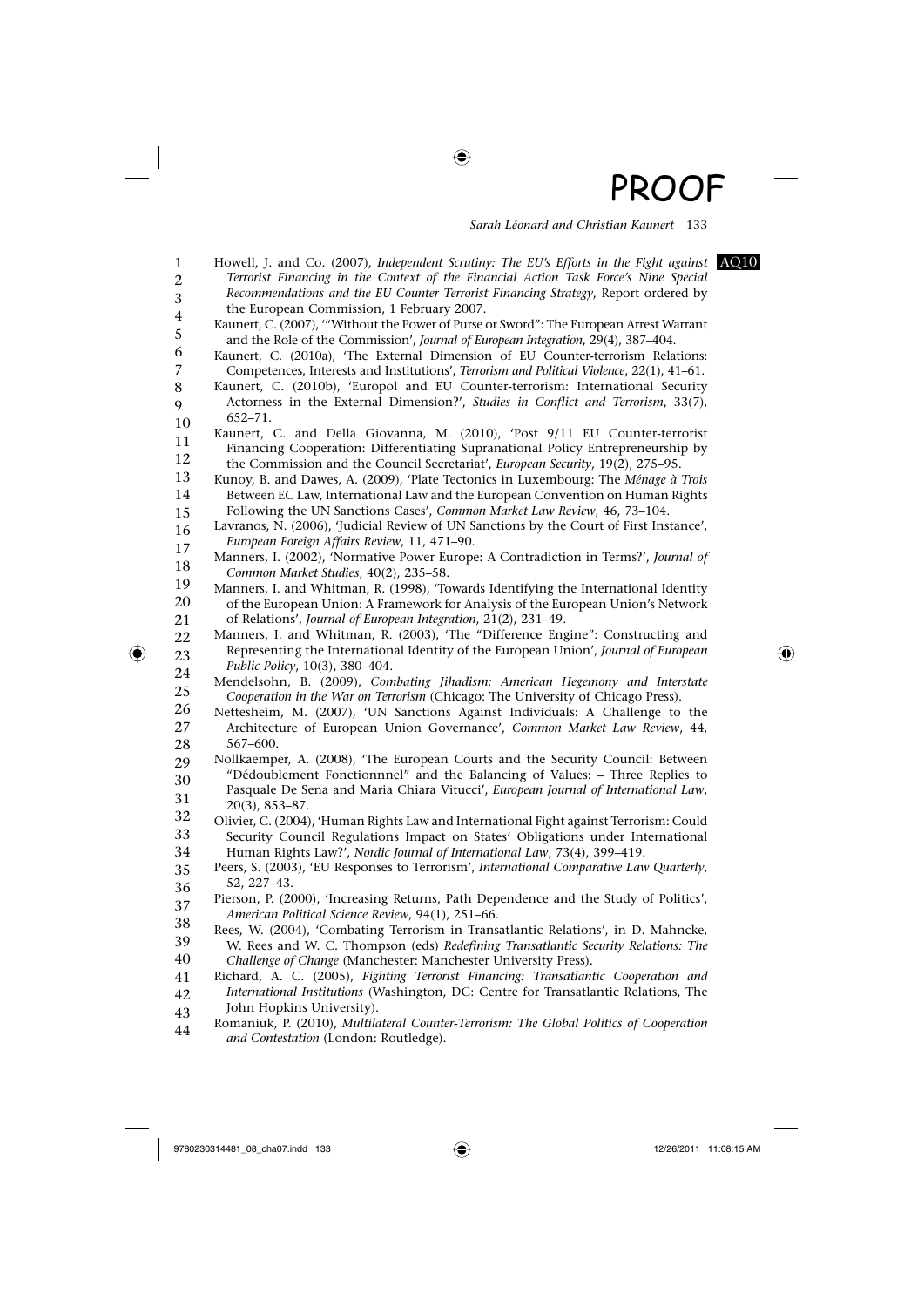#### 134 *Combating the Financing of Terrorism Together?*

Rosand, E. (2003), 'Security Council Resolution 1373, the Counter-terrorism Committee, and the Fight against Terrorism', *The American Journal of International Law*, 97(2), 333–41. Rosand, E. (2004), 'The Security Council's Efforts to Monitor the Implementation of Al Qaeda/Taliban Sanctions', *The American Journal of International Law*, 98(4), 745–63. Spence, D. (2007), *The European Union and Terrorism* (London: John Harper). Stromseth, J. E. (2003), 'The Security Council's Counter-terrorism Role: Continuity and Innovation', *Proceedings of the American Society of International Law*, 97, 41–5. Szasz, P. C. (2002), 'Notes and Comments: The Security Council Starts Legislating', *The American Journal of International Law*, 96(4), 901–5. Talmon, S. (2005), 'The Security Council as World Legislature', *The American Journal of International Law*, 97(4), 873–88. Tappeiner, I. (2005), 'The Fight Against Terrorism: The Lists and the Gaps', *Utrecht Law Review*, 1(1), 97–125. Tridimas, T. (2009), 'Terrorism and the ECJ: Empowerment and Democracy in the EC Legal Order', *European Law Review*, 34(1), 103–26. Tridimas, T. and Gutierrez-Fons, J. A. (2008–9), 'EU Law, International Law, and Economic Sanctions against Terrorism: The Judiciary in Distress?', *Fordham International Law Journal*, 32, 660–730. United Nations Security Council (1999), *Resolution 1267 (1999)*, 15 October 1999. Doc. S/RES/1267 (1999). United Nations Security Council (2001a), *Resolution 1373 (2001)*, 28 September 2001. AQ11 Doc. S/RES/1373 (2001). Van den Herik, L. J. (2007), 'The Security Council's Targeted Sanctions Regimes: In Need of Better Protection for the Individual', *Leiden Journal for International Law*, 20, 69–79. Van den Herik, L. J. and Schrijver, N. (2008), 'Eroding the Primacy of the UN System of Collective Security: The Judgment of the European Court of Justice in the Cases of Kadi and Al Barakaat', *International Organizations Law Review*, 5, 329–38. Van Thiel, S. (2008), 'UN Anti-terrorism Sanctions and EU Human Rights: The Lessons of European Integration', in B. Martenczuk and S. Van Thiel (eds) *Justice, Liberty, Security: New Challenges for EU External Relations* (Brussels: VUB Press/Brussels University Press). Vlcek, W. (2006), 'Acts to Combat the Financing of Terrorism: Common Foreign and **AQ12** Security Policy at the European Court of Justice', *European Foreign Affairs Review*, 11, 491–507. Vlcek, W. (2009), 'Hitting the Right Target: EU and Security Council Pursuit of Terrorist Financing', *Critical Studies on Terrorism*, 2(2), 275–91. Ward, C. A. (2003), 'Building Capacity to Combat International Terrorism: The Role of the United Nations Security Council', *Journal of Conflict and Security Law*, 8(2), 289–305. Weiss, T. G. and Boulden, J. (eds) (2004), *Terrorism and the UN: Before and After September 11* (Bloomington: Indiana University Press). Wessel, R. A. (2006), 'Editorial: The UN, the EU and *Jus Cogens*', *International Organizations Law Review*, 3(1), 1–6. Wessel, R. A. (2008), 'The *Kadi* Case: Towards a More Substantive Hierarchy in International Law?', *International Organizations Law Review*, 5, 323–7. Wilkinson, P. (2008), 'Using Criminal Justice to Foster US-EU Cooperation on 1  $\mathfrak{D}$ 3 4 5 6 7 8  $\mathbf Q$ 10 11 12 13 14 15 16 17 18 19 20 21 22 23 24 25 26 27 28 29 30 31 32 33 34 35 36 37 38 39 40 41 42 43

Counter-terrorism', *The International Spectator*, 43(4), 7–17. 44

⊕

⊕

PROOF